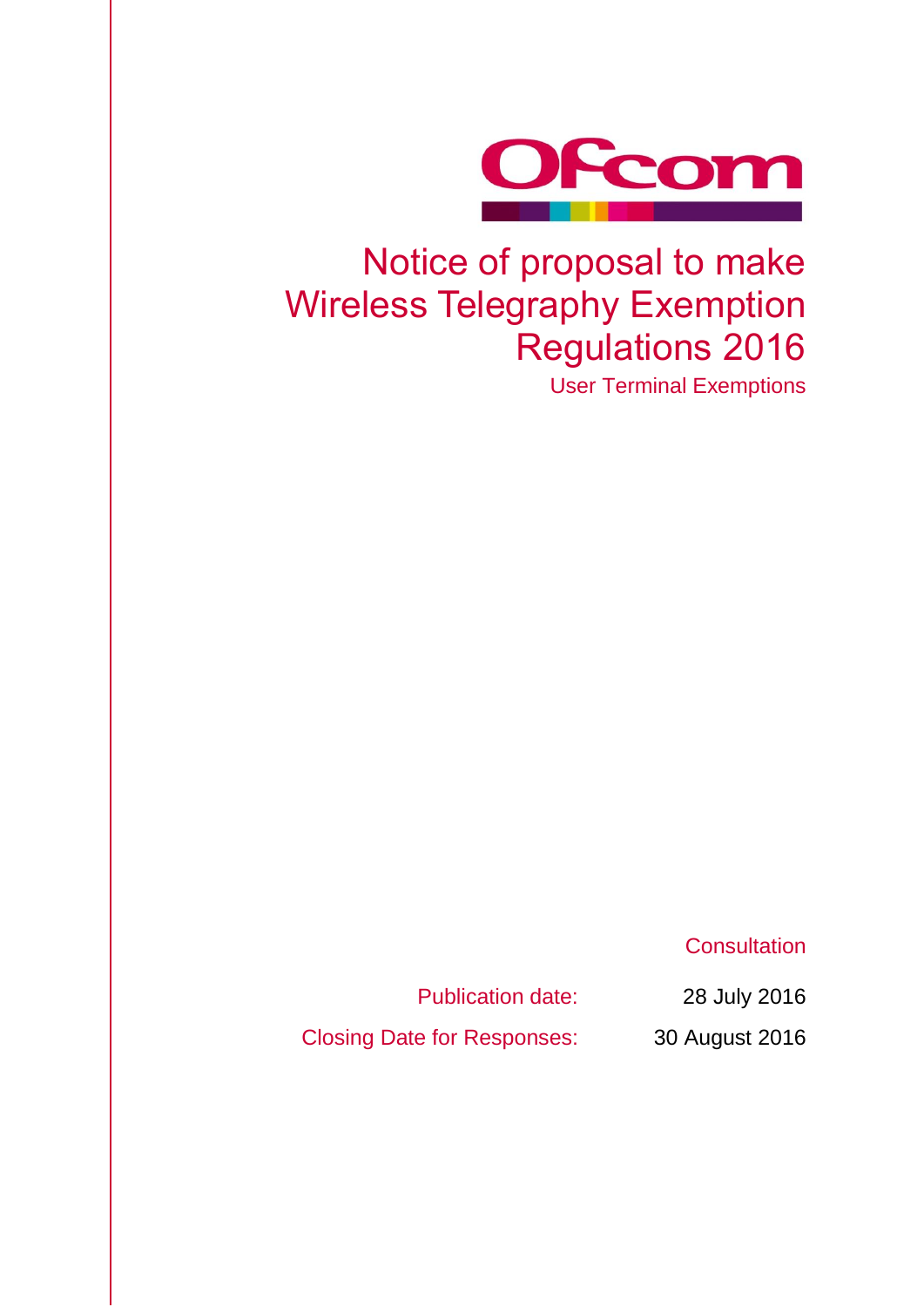# About this document

This document invites comments on Ofcom's proposal to make two sets of regulations, the Wireless Telegraphy (Mobile Satellite Earth Apparatus) (Exemption) Regulations 2016 and the Wireless Telegraphy (Exemption) (Amendment) (No.2) Regulations 2016.

The proposal enables the use of user terminals (e.g. mobile and satellite phones) on a licence exempt basis within the 1980 to 2200 MHz ('2 GHz band'), 2350 to 2390 MHz ('2.3 GHz band') and 3400 to 3800 MHz ('3.4 GHz band') bands and outline the proposed technical parameters for the use within these bands.

The consultation closes on 30 August 2016.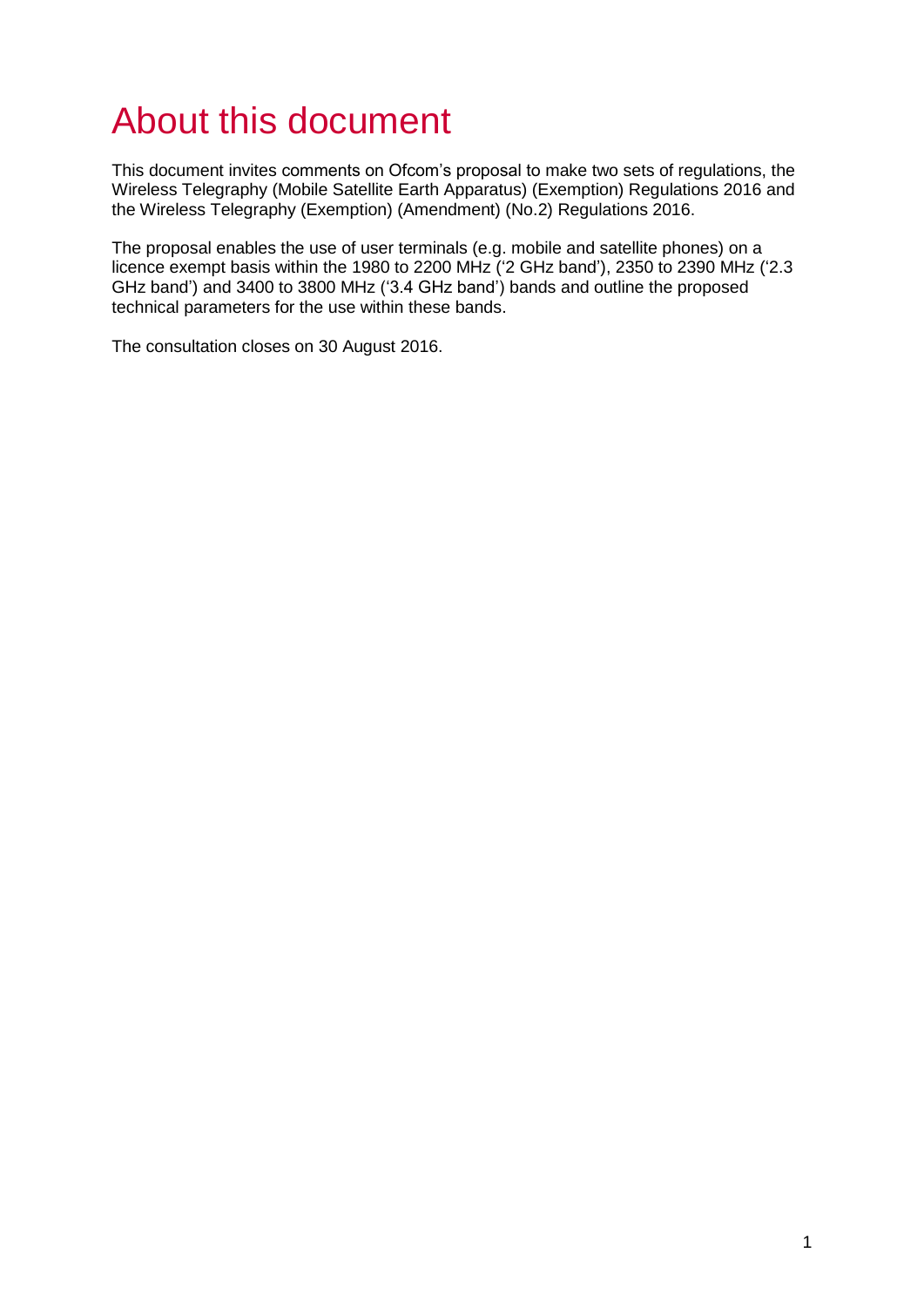# **Contents**

| <b>Section</b> |                                                                                              | Page           |
|----------------|----------------------------------------------------------------------------------------------|----------------|
| 1              | <b>Executive summary</b>                                                                     | 3              |
| $\overline{2}$ | Background                                                                                   | 4              |
| 3              | Proposed changes                                                                             | $\overline{7}$ |
| 4              | General effects of the draft regulations                                                     | 14             |
| Annex          |                                                                                              | Page           |
| 1              | Responding to this consultation                                                              | 16             |
| $\overline{2}$ | Ofcom's consultation principles                                                              | 18             |
| 3              | Consultation response cover sheet                                                            | 19             |
| $\overline{4}$ | Consultation question                                                                        | 21             |
| 5              | <b>Impact Assessment</b>                                                                     | 22             |
| 6              | Draft IR 2016 tables                                                                         | 28             |
| $\overline{7}$ | Draft Wireless Telegraphy (Mobile Satellite Earth Apparatus)<br>(Exemption) Regulations 2016 | 30             |
| 8              | Draft Wireless Telegraphy (Exemption) (Amendment) (No.2)<br>Regulations 2016                 | 32             |
| 9              | Glossary of abbreviations                                                                    | 34             |
|                |                                                                                              |                |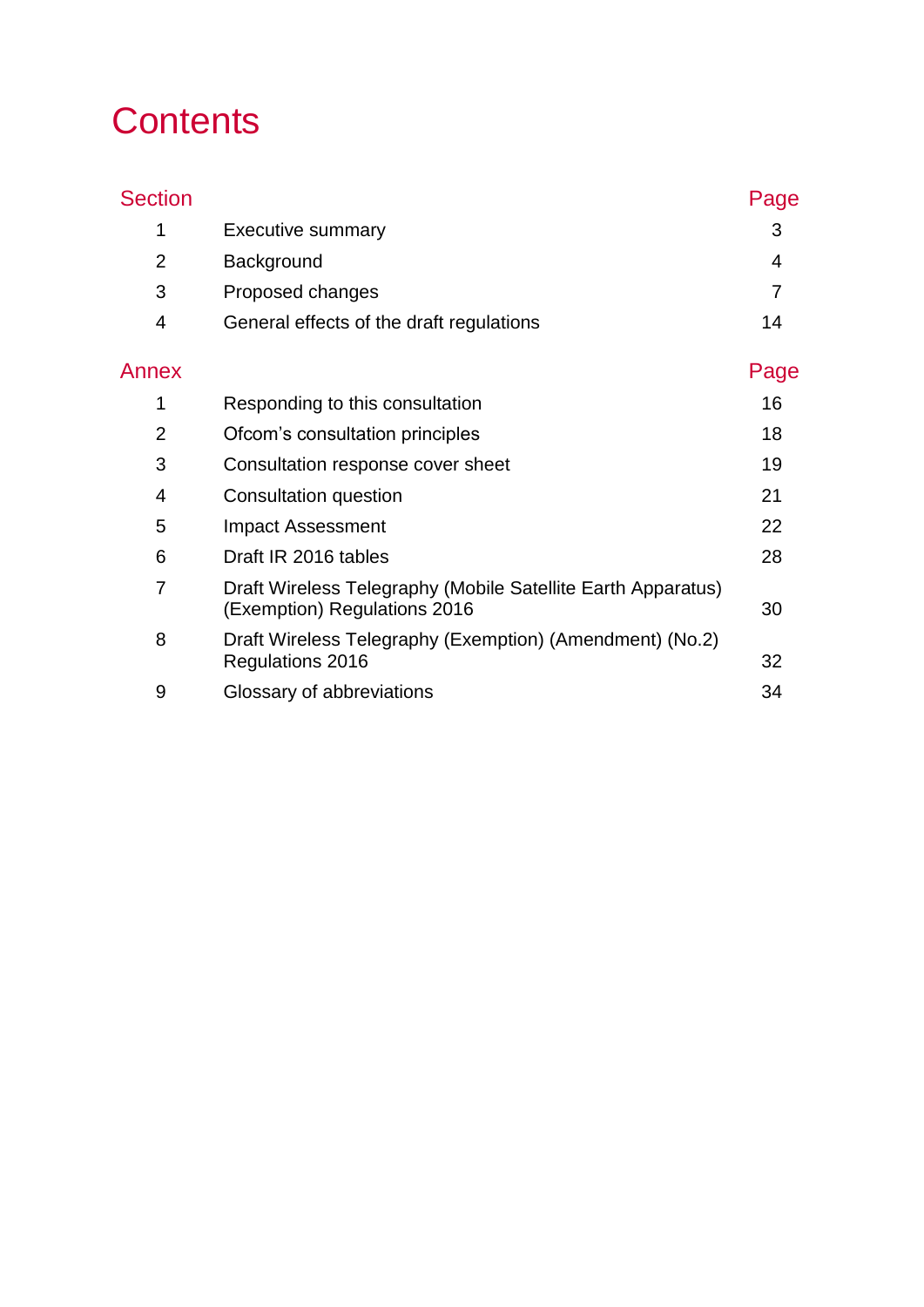### **Section 1**

 $\overline{a}$ 

# <span id="page-3-0"></span>**Executive summary**

- 1.1 In line with current UK practice and in order to minimise the regulatory burden on citizens and consumers this document consults on two draft regulations that would exempt the use of certain user terminals (e.g. handsets) from the need to hold a licence. To do this we propose to make:
	- the Wireless Telegraphy (Mobile Satellite Earth Apparatus) (Exemption) Regulations 2016 (the 'Proposed 2 GHz MSS Regulations'); and
	- the Wireless Telegraphy (Exemption) (Amendment) (No.2) Regulations 2016 (the 'Proposed Amendment Regulations') by amending the Wireless Telegraphy (Exemption) Regulations 2003 (the '2003 Regulations').
- 1.2 These Regulations would permit, on a licence-exempt basis, the use of the following equipment when connecting to a licensed network:
	- i) Mobile Satellite Service (MSS) user terminals (e.g. satellite phones) within the 1980 to 2010 MHz and 2170 to 2200 MHz frequency bands ('2 GHz band') that comply with the technical parameters set out in the Proposed 2 GHz MSS  $Regulations<sup>1</sup>$ ;
	- ii) mobile user terminals (e.g. handsets and dongles) in the 2350 to 2390 MHz ('2.3 GHz band') that comply with the technical parameters set out in IR 2098 $^2$ ; and
	- iii) mobile user terminals in the 3400 to 3800 MHz ('3.4 GHz band') that comply with the technical parameters set out in IR 2097 $3$ . This is in line with the technical provision as set out in European Commission (EC) Amending Decision  $2014/276$ /EU<sup>4</sup> (the 'Amending Decision') which amended EC decision 2008/411/EC<sup>5</sup> (the '3.4 GHz Decision').
- 1.3 In accordance with the requirements of section 122(4) and (5) of the Wireless Telegraphy Act 2006 (the 'WT Act'), this document gives notice of our intention to make the Proposed 2 GHz MSS Regulations and the Proposed Amendment Regulations. A copy of both sets of regulations can be found in Annexes 7 and 8 of this document.
- 1.4 Comments on the drafting of both Regulations are invited by 30 August 2016. Subject to consideration of responses we intend to bring the new Regulations into force in by November 2016. An impact assessment is available at Annex 5. Further copies may be obtained from [www.ofcom.org.uk](http://www.ofcom.org.uk/) or from Ofcom at Riverside House, 2a Southwark Bridge Road, London SE1 9HA.

<sup>1</sup> In order for Ofcom to authorise the use of similar 2 GHz MSS equipment on an aircraft, we intend to extend the existing aeronautical licensing regime via the use of a Notice of Variation (NoV) to an aircraft radio WT Act licence.

<sup>2</sup> [http://stakeholders.ofcom.org.uk/binaries/spectrum/spectrum-policy-area/spectrum-management/research-guidelines-tech](http://stakeholders.ofcom.org.uk/binaries/spectrum/spectrum-policy-area/spectrum-management/research-guidelines-tech-info/interface-requirements/IR_2098_2.3_GHz_final.pdf)[info/interface-requirements/IR\\_2098\\_2.3\\_GHz\\_final.pdf](http://stakeholders.ofcom.org.uk/binaries/spectrum/spectrum-policy-area/spectrum-management/research-guidelines-tech-info/interface-requirements/IR_2098_2.3_GHz_final.pdf) 3

[http://stakeholders.ofcom.org.uk/binaries/spectrum/spectrum-policy-area/spectrum-management/research-guidelines-tech](http://stakeholders.ofcom.org.uk/binaries/spectrum/spectrum-policy-area/spectrum-management/research-guidelines-tech-info/interface-requirements/IR_2097_2015_final.pdf)[info/interface-requirements/IR\\_2097\\_2015\\_final.pdf](http://stakeholders.ofcom.org.uk/binaries/spectrum/spectrum-policy-area/spectrum-management/research-guidelines-tech-info/interface-requirements/IR_2097_2015_final.pdf) 4

<http://eur-lex.europa.eu/legal-content/EN/TXT/PDF/?uri=CELEX:32014D0276&qid=1414427840029&from=EN>

<sup>5</sup> <http://eur-lex.europa.eu/LexUriServ/LexUriServ.do?uri=OJ:L:2008:144:0077:0081:EN:PDF>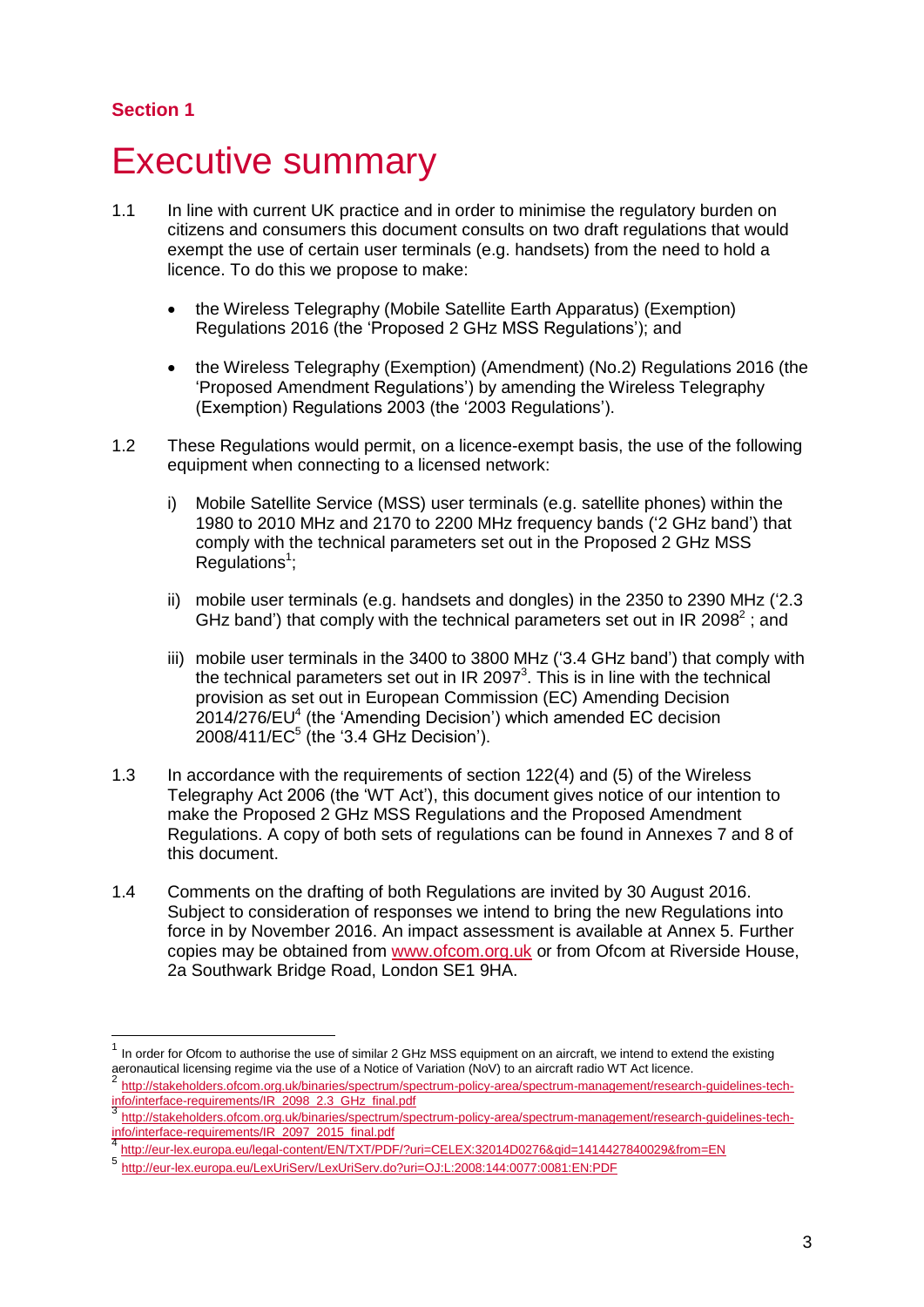#### **Section 2**

# <span id="page-4-0"></span>**Background**

### **Authorising spectrum use**

- 2.1 Ofcom is responsible for authorising civil use of the radio spectrum and achieves this by granting wireless telegraphy licences under the Wireless Telegraphy Act 2006 (the 'WT Act') and by making regulations exempting users of particular equipment from the requirement to hold such a licence. Under section 8(1) of the WT Act, it is an offence to establish, install or use equipment to transmit without holding a licence granted by us, unless the use of such equipment is exempted.
- 2.2 Under section 8(4) of the WT Act, we have to make regulations to exempt equipment if the following conditions are met, namely its use is not likely to:
	- involve undue interference with wireless telegraphy;
	- have an adverse effect on technical quality of service:
	- lead to inefficient use of the part of the electromagnetic spectrum available for wireless telegraphy;
	- endanger safety of life;
	- prejudice the promotion of social, regional or territorial cohesion; or
	- prejudice the promotion of cultural and linguistic diversity and media pluralism.
- 2.3 In accordance with the requirements of section 8(3B) of the WT Act, the terms, provisions and limitations specified in the regulations must be:
	- objectively justifiable in relation to the wireless telegraphy stations or wireless telegraphy apparatus to which they relate;
	- not such as to discriminate unduly against particular persons or against a particular description of persons;
	- proportionate to what they are intended to achieve; and
	- transparent in relation to what they are intended to achieve.
- 2.4 In making a device exempt from licensing we specify the characteristics of the equipment that can be used. A key issue is a device's transmitting power. Radio signals from high-powered devices travel further, increasing the chances of interference with others using the same frequencies. If this occurs, the frequencies will become of limited use to other users in the geographic area.
- 2.5 Users of licence-exempt devices need to be aware that there are no guarantees that the spectrum will be free of interference. However, by defining the maximum transmit power, along with other characteristics, we can keep the probability of undue interference low.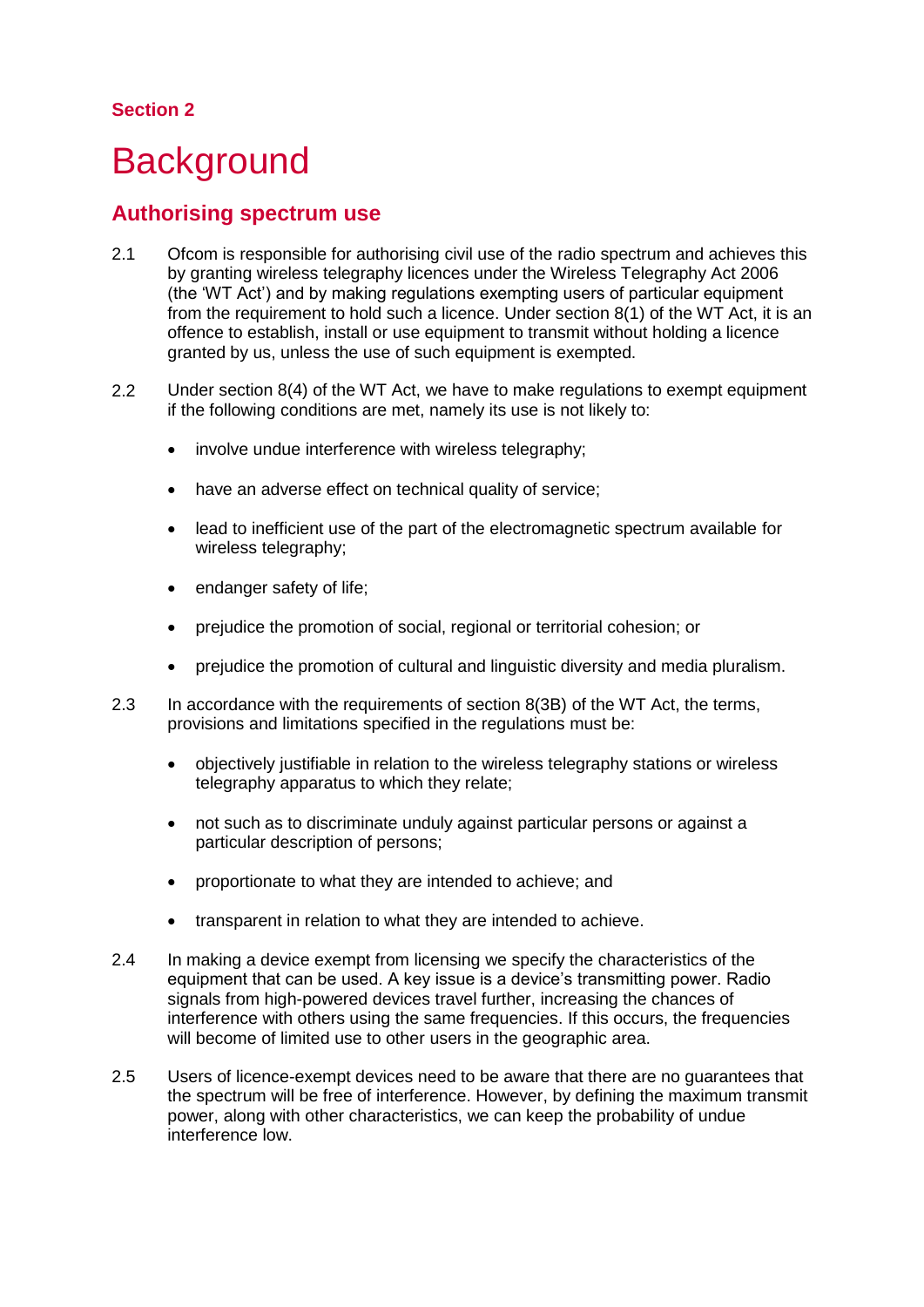## **Licence exemption proposals**

- 2.6 When appropriate we introduce measures to permit the use of a range of new technologies and applications without the need for users to obtain a licence from us. Qualification for exemption is related to the nature of the equipment and frequencies it uses. A number of factors influence whether undue interference occurs, these include:
	- the frequency of transmission;
	- the power of transmission;
	- the use of the equipment: and
	- the existence of relevant technical standards.
- 2.7 Most of the technical studies undertaken to understand whether devices can share frequencies with one another are carried out by the Conference of Postal and Telecommunications Administrations (CEPT). CEPT is the European regional organisation dealing with postal and telecommunications issues and presently has members from 47 countries.
- 2.8 It is made up of representatives of the postal and telecommunications administrations of European countries including Ofcom for UK radio matters. In addition to its role advising the European Union (EU) on radio spectrum matters, CEPT produces a range of other outputs that inform the development of spectrum management across CEPT member countries. The work done in CEPT is also used by European Standardisation Organizations such as the European Telecommunications Standards Institute (ETSI)<sup>6</sup> and European Committee for Electrotechnical Standardisation  $(CENELEC)<sup>7</sup>$  to develop harmonised European standards for equipment. It is on the basis of much of this work that devices can be considered for licence exemption.
- 2.9 We are proposing to allow new types of equipment to operate on a licence-exempt basis or to amend arrangements for frequency bands and equipment that are already subject to licence exemption. This consultation contains proposals to make exemption regulations for a number of reasons:
	- to support the introduction of innovative radio technologies and applications;
	- to reflect the evolution of existing technologies; and
	- to implement, on a voluntary basis, measures to harmonise the UK regulations with the European region.
- 2.10 The detail of, and rationale for, each of the new exemption propositions is explained more fully in section 3 of this document. In addition further detailed technical information is provided, where appropriate, in additional supporting documents.

## **Document structure**

2.11 The document is structured as follows:

<sup>–&</sup>lt;br><sup>6</sup> <http://www.etsi.org/index.php/about>

<sup>7</sup> <https://www.cenelec.eu/aboutcenelec/whoweare/index.html>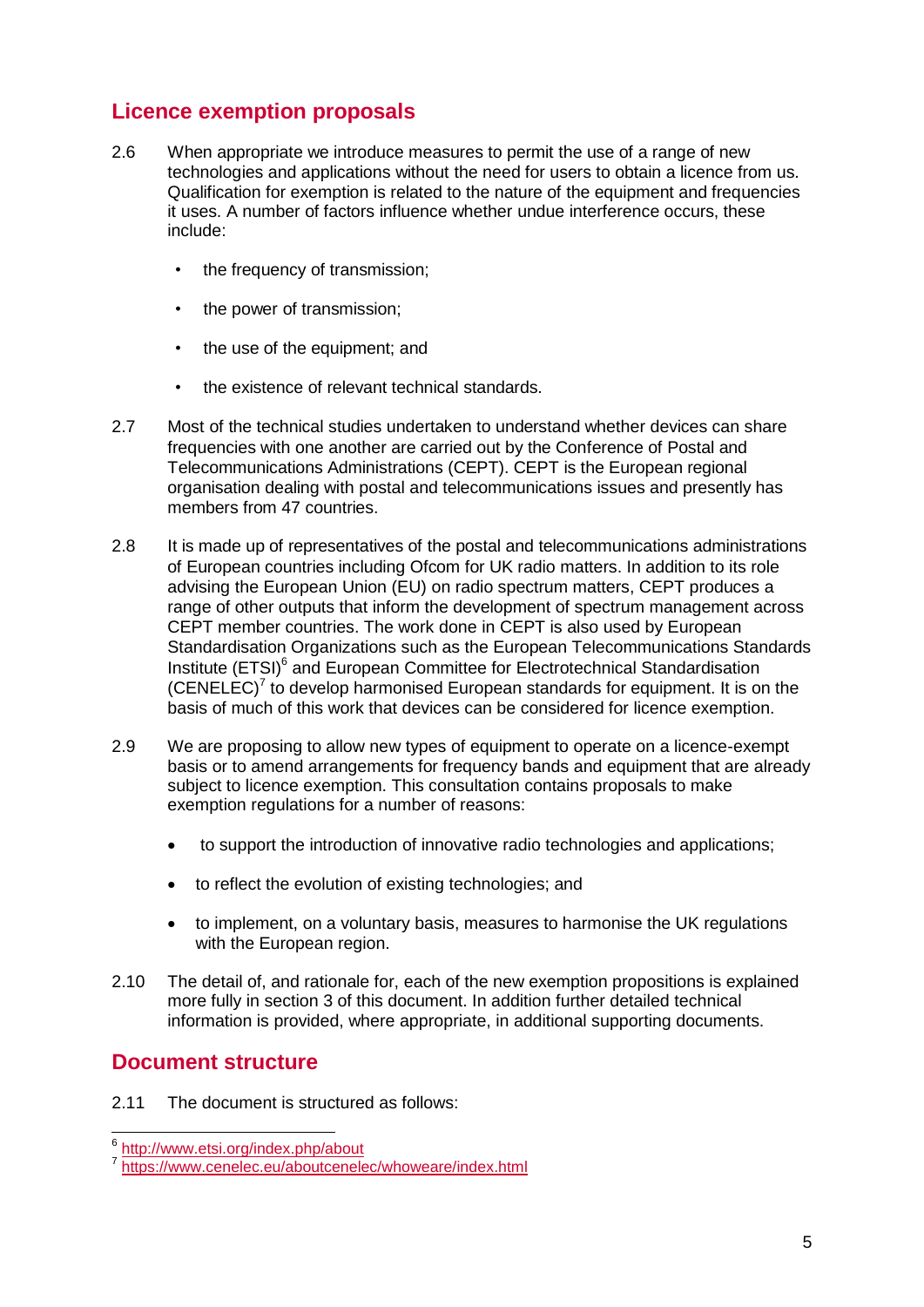- Section 3 sets out the proposed changes;
- Section 4 sets out the general effects of the Proposed 2 GHz MSS Regulations and the Proposed Amendment Regulations;
- A Regulatory Impact Assessment (RIA) is available in Annex 5. The RIA sets out the risks, costs and benefits of the proposals and the effects that the proposed regulations would have;
- Annex 6 contains draft IR2016.10 to 2016.11;
- Annexes 7 and 8 contain a draft of the two proposed regulations; and
- Annex 9 contains a glossary of abbreviations.

#### **Next steps**

2.12 Following the publication of this consultation document, stakeholders are welcome to provide their feedback on the drafting of the proposed regulations. The technical parameters used in the proposed regulations have been subject to study and public consultation by CEPT already and therefore we do not anticipate revisiting those as part of this consultation process. The deadline to submit responses to us is **30 August 2016**. We expect to release a statement on this consultation by **November 2016**, having taken into account the stakeholder responses to our proposals and to make, and bring into force.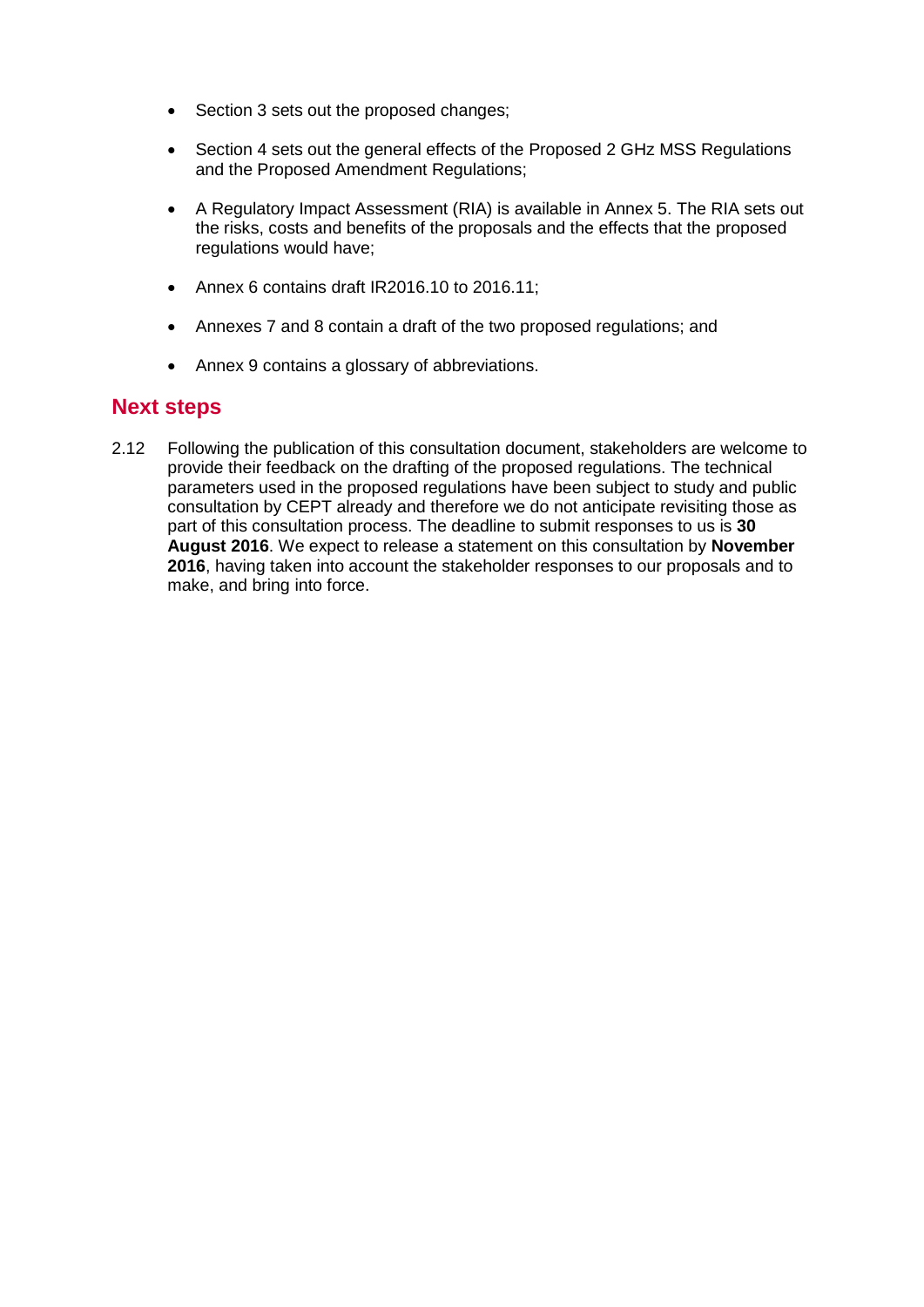### **Section 3**

# <span id="page-7-0"></span>Proposed changes

# **Background**

3.1 To introduce the licence exemptions we are proposing to make the Wireless Telegraphy (Mobile Satellite Earth Apparatus) (Exemption) Regulations 2016 (the 'Proposed 2 GHz MSS Regulations') and the Wireless Telegraphy (Exemption) (Amendment) (No.2) Regulations 2016 (the 'Proposed Amendment Regulations')<sup>8</sup>. These Regulations will permit the use of user terminals, when connecting to a licensed network, from the requirement to hold a licence under the WT Act. Equipment operating in these bands will be required to meet technical parameters set out in the Proposed 2 GHz MSS Regulations and specified Interface Requirement (IR) documents.

## **2 GHz band MSS**

- 3.2 We are proposing to make the Proposed 2 GHz MSS Regulations that exempt user terminals (e.g. satellite phones) used to access services via a licensed Mobile Satellite Service (MSS) network in the UK in the 1980 to 2010 MHz and 2170 to 2200 MHz bands ('2 GHz band').
- 3.3 The use of the 2 GHz band for MSS was subject to a pan-European award process by the European Commission (EC). The following EU Decisions, which are legally binding on the UK, apply to services in this band:
	- i) Decision 2007/98/EC $^9$  on the harmonised use of radio spectrum in the 2 GHz frequency bands for systems providing MSS;
	- ii) Decision 626/ 2008/ $EC^{10}$  adopted jointly by the European Parliament and Council, provided a process for the selection and authorisation of would-be providers of MSS; and
	- iii) Decision 2009/449/EC<sup>11</sup> completed this process by selecting two operators Inmarsat Ventures Limited and Solaris Mobile Limited (the "MSS operators") and assigning frequencies to each for the provision of MSS at 2 GHz.
- 3.4 The purpose of the EU award was to facilitate the development of a competitive internal market for MSS across the European Community and to ensure gradual coverage in all Member States. The award took place in 2009 and two companies – Inmarsat (1980 to 1995 MHz and 2170 to 2185 MHz) and Solaris Mobile, subsequently acquired by Echostar, (1995 to 2010 MHz and 2185 to 2200 MHz) were selected.
- 3.5 Ofcom is required to exercise its functions in order to give effect to the EU Decisions. The EU Decisions were fully implemented in the UK by the Authorisation of Frequency Use for the Provision of Mobile Satellite Services (European Union)

<sup>—————————————————————&</sup>lt;br><sup>8</sup> These will amend the Wireless Telegraphy (Exemption) Regulations 2003 (the '2003 Regulations'). 9 <http://eur-lex.europa.eu/LexUriServ/LexUriServ.do?uri=OJ:L:2007:043:0032:0034:EN:PDF>

<sup>10</sup> <http://eur-lex.europa.eu/LexUriServ/LexUriServ.do?uri=OJ:L:2008:172:0015:0024:EN:PDF>

<sup>11</sup> [http://eur-lex.europa.eu/LexUriServ/LexUriServ.do?uri=OJ:L:2009:149:0065:0068:EN:PDF](http://eur-lex.europa.eu/LexUriServ/LexUriServ.do?uri=OJ:L:2009:149:0065:0068:EN:PDF%20%20)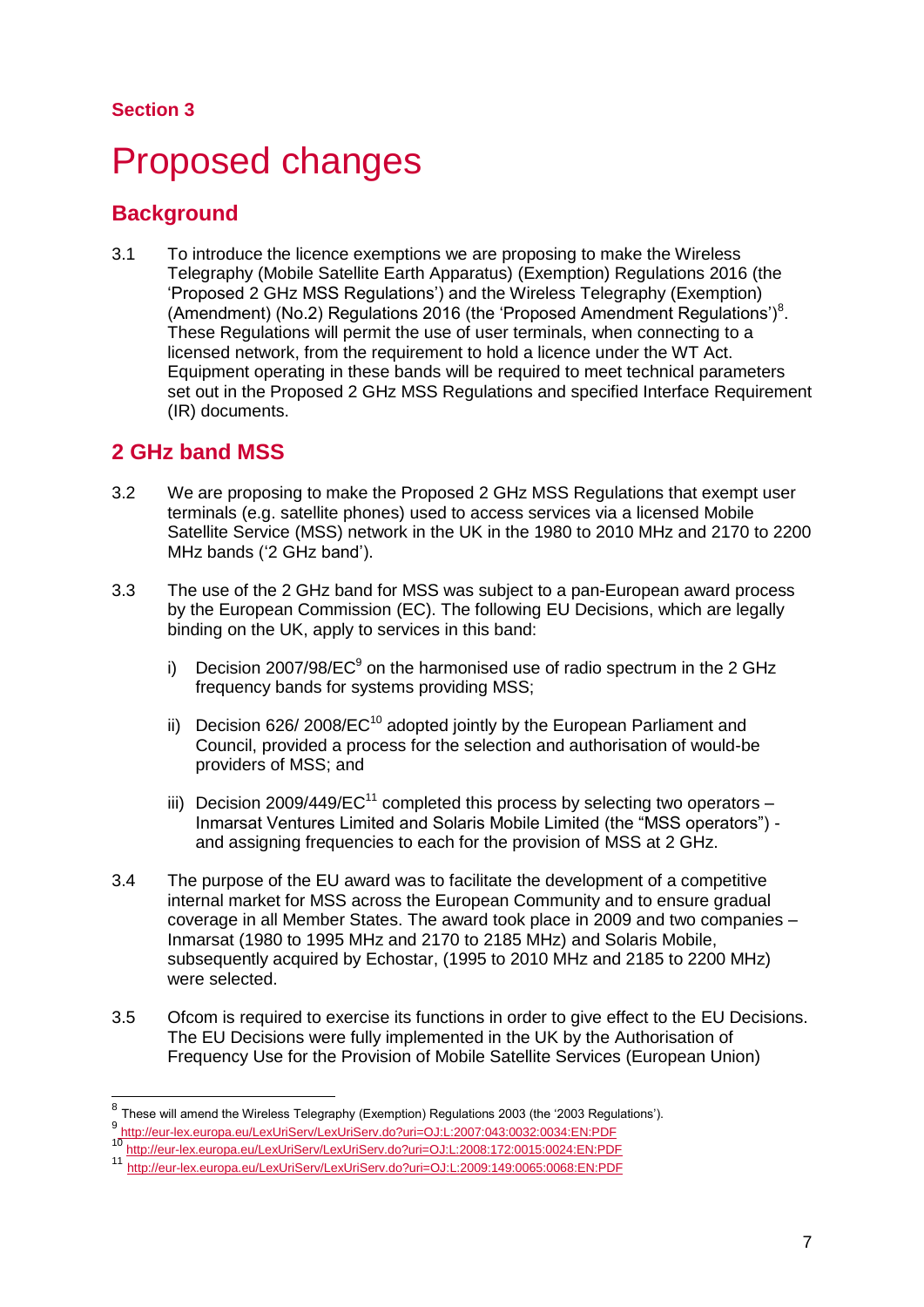Regulations  $2010^{12}$  as amended, under which Ofcom issued authorisations to Inmarsat Ventures Limited and Solaris Mobile (now Echostar).

3.6 In 2011 we proposed and consulted<sup>13</sup> on a set of interim technical parameters for the use of MSS user terminals in the 2 GHz band. These interim limits were developed in order to allow the use of the 2 GHz MSS band. At that time, the Electronic Communications Committee (ECC) / CEPT was undertaking work on a new report investigating adjacent band compatibility between MSS and 3G mobile which was expected to conclude in 2012/2013. Based on the responses received, we decided not to proceed with the interim exemption and, instead to wait until the CEPT work, which we anticipated would be used for a European-wide approach, was completed<sup>14</sup>.

#### **Use of 2 GHz MSS user terminals in satellite**

- 3.7 The CEPT have conducted a number of compatibility and sharing studies with regard to the 2 GHz band and adjacent systems. The following CEPT reports form the technical conditions for compatibility and the basis for what we propose to authorise:
	- 3.7.1 ERC Report 065<sup>15</sup> "Adjacent band compatibility between UMTS and other *services in the 2 GHz band."*
	- 3.7.2 ECC Report 197*<sup>16</sup> "Compatibility Studies – MSS terminals transmitting to a satellite in the band 1980- 2010 and adjacent UMTS services"*
	- 3.7.3 CEPT Report 052<sup>17</sup> *"Report from CEPT to the European Commission in response to the Mandate "To undertake studies on the harmonised technical conditions for the 1900 – 1920 MHz and 2010 – 2025 MHz frequency bands ("Unpaired terrestrial 2 GHz bands") in the EU"*
- 3.8 Since we consulted in 2011, ECC Report 197 was approved and published in May 2013. That report verifies the previous conclusions and studies in ERC Report 065 while taking into account updated characteristics of MSS terminals. The updates included the new specifications in the ETSI Harmonised Standards EN 302 574-3<sup>18</sup> and EN 302 574-2<sup>19</sup>. It also considered the use of Geostationary Satellites instead of Mid Earth Orbit Satellites. ECC Report 197 considered that the interference scenarios were acceptable and that no additional mitigations or restrictions would be required. The report suggested that a guard band of 300 kHz be retained at the 1980 MHz boundary.
- ECC Decision (06)01<sup>20</sup> 3.9 *"The harmonised utilisation of the bands 1920-1980 MHz and 2110-2170 MHz for mobile/fixed communications networks (MFCN) including terrestrial IMT systems"* gave block edges inside the 1920 to 1980 / 2110 to 2170

<sup>13</sup> "Licence Exemption of Wireless Telegraphy Devices: Candidates for 2011" published 7 April 2011

 $\overline{1}$ 

<sup>12</sup> [http://www.legislation.gov.uk/uksi/2010/672/pdfs/uksi\\_20100672\\_en.pdf](http://www.legislation.gov.uk/uksi/2010/672/pdfs/uksi_20100672_en.pdf)

<sup>&</sup>lt;u>[http://stakeholders.ofcom.org.uk/binaries/consultations/licence-exemption/summary/condoc.pdf;](http://stakeholders.ofcom.org.uk/binaries/consultations/licence-exemption/summary/condoc.pdf)</u><br><sup>14</sup> "Notice of Ofcom's proposals for changes to the licence exemption of Wireless Telegraphy Devices" published 20 October 2011 [http://stakeholders.ofcom.org.uk/binaries/consultations/notice-wireless-telegraphy/summary/main.pdf;](http://stakeholders.ofcom.org.uk/binaries/consultations/notice-wireless-telegraphy/summary/main.pdf)

<sup>15</sup> <http://www.erodocdb.dk/Docs/doc98/official/pdf/REP065.PDF>

<sup>16&</sup>lt;br>[www.erodocdb.dk/Docs/doc98/official/pdf/ECCREP197.PDF](http://www.erodocdb.dk/Docs/doc98/official/pdf/ECCREP197.PDF)<br>17

<sup>17&</sup>lt;br>http://www.erodocdb.dk/Docs/doc98/official/pdf/CEPTREP052.PDF<br>18

<sup>18</sup> [http://www.etsi.org/deliver/etsi\\_en/302500\\_302599/30257403/01.01.01\\_60/en\\_30257403v010101p.pdf](http://www.etsi.org/deliver/etsi_en/302500_302599/30257403/01.01.01_60/en_30257403v010101p.pdf)<br>19

<sup>19</sup> [http://www.etsi.org/deliver/etsi\\_en/302500\\_302599/30257402/01.01.01\\_60/en\\_30257402v010101p.pdf](http://www.etsi.org/deliver/etsi_en/302500_302599/30257402/01.01.01_60/en_30257402v010101p.pdf)

<sup>20</sup> <http://www.erodocdb.dk/docs/doc98/official/pdf/ECCDec0601.pdf>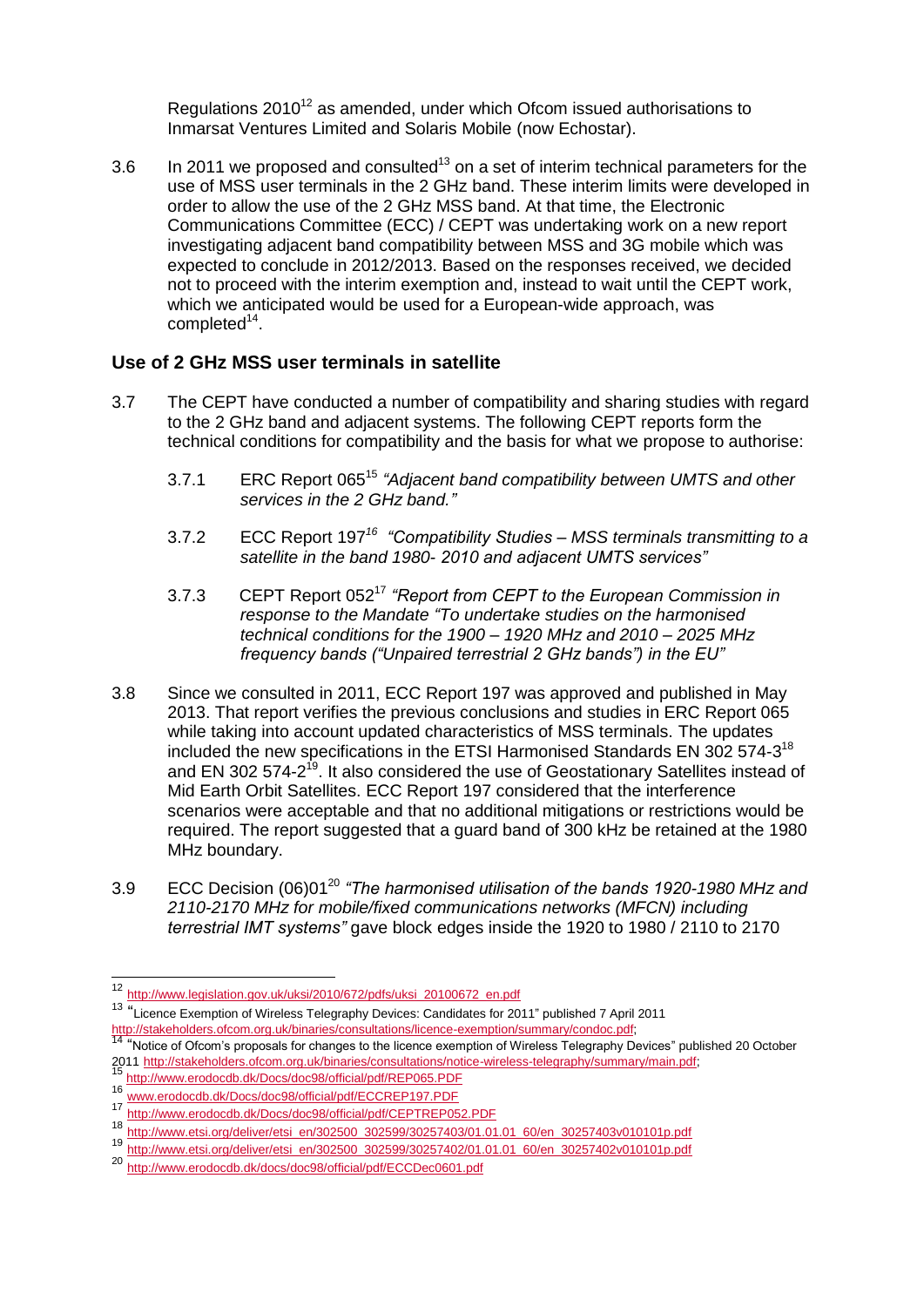MHz bands that gave a 300 kHz guard band (or less). These block edges (300 kHz guard band) were implemented in Spectrum Access 2100 MHz licences.

- 3.10 Programme Making and Special Events (PMSE) operates in the band 2010 2025 MHz adjacent to the 1980 – 2010 MHz MSS band. CEPT Report 52 Section 4.2.2 notes that: '*No compatibility studies have been conducted. However, it should be noted that PMSE use, including airborne use, is permitted in some CEPT countries without reported issues. This cannot be seen to be a guarantee that issues may not arise in future'*. We consider that the intermittent profile of use of PMSE and MSS, in terms of location and duration, would result in a very low probability of harmful interference to PMSE from MSS user terminals as they are unlikely to be used in the same geographic area at the same time.
- 3.11 In 2010, ETSI published the following Harmonised Standards that are relevant for this equipment. These Harmonised Standards contain the technical parameters that were considered in ECC report 197 such as unwanted emission levels and Adjacent Channel Leakage Ratios. The standards are:
	- 3.11.1 EN 302 574-3 "*Satellite Earth Stations and Systems (SES); Harmonized Standard for satellite earth stations for MSS operating in the 1980 MHz to 2010 MHz (earth-to-space) and 2170 MHz to 2200 MHz (space-to-earth) frequency bands; Part 3: User Equipment (UE) for narrowband systems: Harmonized EN covering the essential requirements of article 3.2 of the R&TTE Directive".*
	- 3.11.2 EN 302 574-2 *"Satellite Earth Stations and Systems (SES); Harmonized Standard for satellite earth stations for MSS operating in the 1 980 MHz to 2 010 MHz (earth-to-space) and 2 170 MHz to 2 200 MHz (space-to-earth) frequency bands; Part 2: User Equipment (UE) for wideband systems: Harmonized EN covering the essential requirements of article 3.2 of the R&TTE Directive".*
- 3.12 These standards have recently been updated and published by ETSI to reflect the new Radio Equipment Directive (RED – 2014/53/EU)<sup>21</sup>. These standards are expected to supersede the existing versions on 13 June 2017 in line with dates set in the Directive. The changes are to include receiver parameters and new provisions for terminals mounted on aircraft. These changes would not influence the outcomes and conclusions of ECC Report 197.

#### **2 GHz MSS user terminal technical parameters**

3.13 The 2 GHz MSS user terminals must comply with the technical parameters set out in the Proposed 2 GHz MSS Regulations. The proposed regulations set out the necessary equipment parameters for the licence exemption of MSS equipment in the 2 GHz band in the UK. Given the work carried out and consulted on by CEPT which forms the basis for compatibility, we consider it appropriate to adopt the limits taken from ECC Report 197. The limits are taken from Regulation 5(5) of the Proposed 2 GHz MSS Regulations and are detailed below in Table  $1^{22}$ .

 $21$ <sup>21</sup> <http://eur-lex.europa.eu/legal-content/EN/TXT/PDF/?uri=CELEX:32014L0053&qid=1468408436704&from=en>

<sup>&</sup>lt;sup>22</sup> For information purposes only we have included these limits in IR2016.10 - see Annex 6.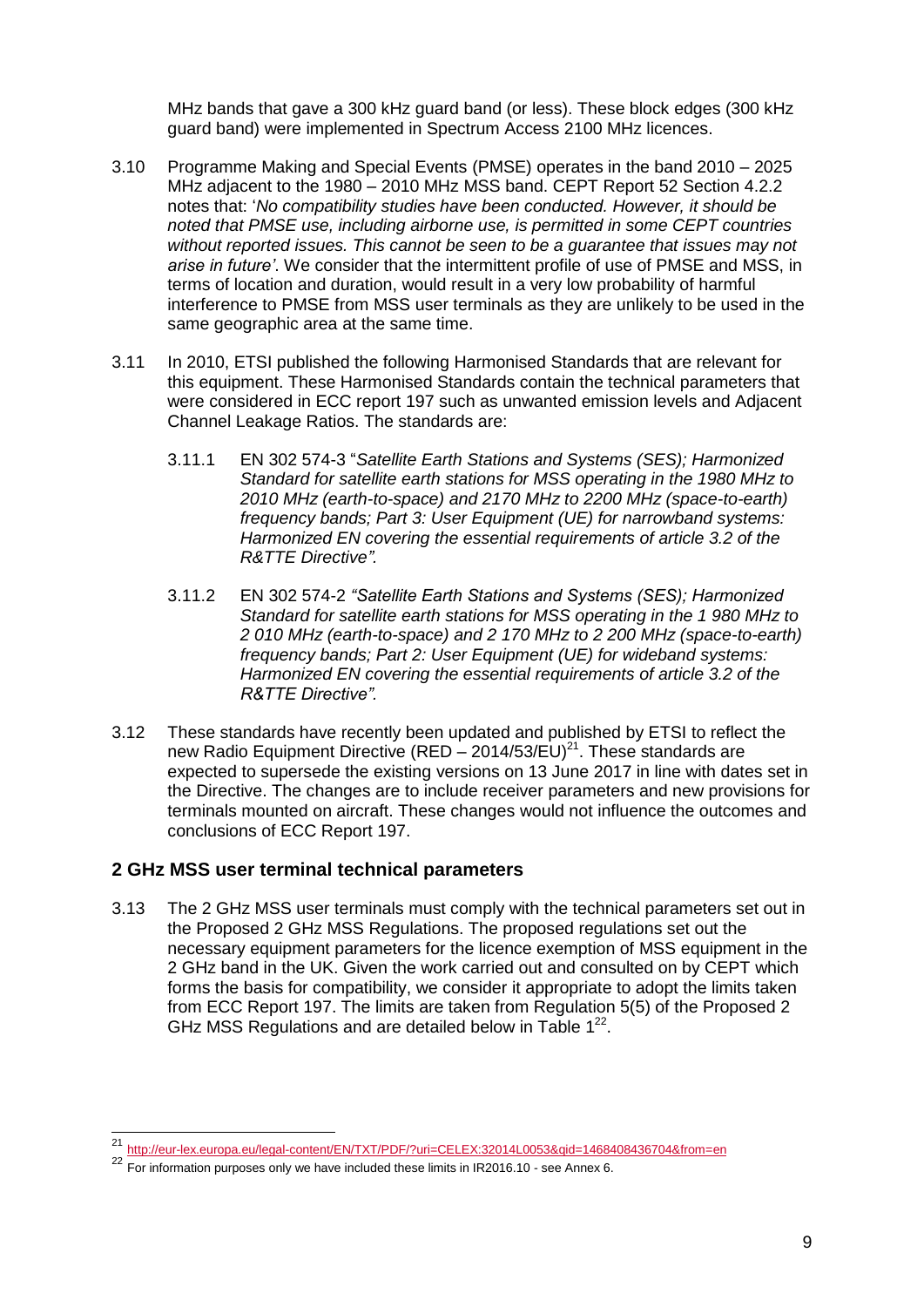| Maximum e.i.r.p and power<br>density | Narrowband stations with a bandwidth of less<br>than 1 MHz transmitting to a satellite: 45 dBm /<br>200 kHz |
|--------------------------------------|-------------------------------------------------------------------------------------------------------------|
|                                      | Wideband stations with a bandwidth 1 MHz or<br>greater transmitting to a satellite: 47 dBm / 5<br>MHz:      |

#### **Table 1: Technical limitations for satellite user terminals in the 1980 to 2010 MHz band**

#### **Use of 2 GHz MSS user terminals on aircraft**

- 3.14 The use of MSS terminal equipment on aircraft will be subject to a different authorisation regime. In line with Ofcom's policy, all equipment installed on an aircraft is covered by the aircraft licence class. This will be implemented through a Notice of Variation (NoV) to the aircraft licence. The NoV will set out the technical conditions under which satellite terminals on aircraft communicating with MSS in 2 GHz bands would be licensed for operation on a UK aircraft. The NoV will align with the technical parameters set out in draft IR2016.11<sup>23</sup>.
- 3.15 2 GHz MSS on-board an aircraft would transmit in the 1980 to 2010 MHz band (Earth to space) and receive in the 2170 to 2200 MHz band (space to Earth). Electronic Communication Networks (ECN) for mobile services are used below 1980 MHz. PMSE is used above 2010 MHz in the 2010 to 2025 MHz band.
- 3.16 CEPT has studied the co-existence issues between 2 GHz MSS on-board aircraft and systems operating in the adjacent bands. ECC Report 233<sup>24</sup> "Adjacent band *compatibility studies for aeronautical CGC systems operating in the bands 1980- 2010 MHz and 2170-2200 MHz*" was approved and published in May 2015.
- 3.17 ECC Report 233 recommended four mitigation measures to reduce the risk of harmful interference from aircraft MSS terminals into systems operating in adjacent bands. With these mitigations the report concluded that the equipment could be operated without causing interference. Two of these mitigations will be implemented in Harmonised Standards and authorisations. These mitigations are to improve the transmit filtering and reduce the equivalent isotropic radiated power (e.i.r.p) depending on the aircraft altitude.
- 3.18 EN 301 473 $^{25}$  is applicable to the MSS terminal on-board an aircraft. It has been updated in ETSI and now in the final approval process (to start national vote) and is stable. ETSI forecast that it will publish the standard in September 2016 and that it will be cited in the Official Journal of the EU in early 2017. The new Draft EN 301 473 Harmonised Standard reflects the mitigations measures in ECC Report 233 to improve the transmitter filtering which has been reflected in improved unwanted emission limits.
- 3.19 Aeronautical MSS terminals, as a result of the improved transmitter filtering, will be able to be operated at or above 1000 metres altitude without any reduction in e.i.r.p. Below 1000 metres altitude, e.i.r.p. reduction is required and initially terminals will

<sup>-</sup> $^{23}$  See Annex 6. IR 2016.11 will be finalised when the Proposed Regulations come into force.

<sup>&</sup>lt;sup>24</sup> http://www.erodocdb.dk/Docs/doc98/official/pdf/ECCREP233.PDF

<sup>25</sup> [http://www.etsi.org/deliver/etsi\\_en/301400\\_301499/301473/02.01.01\\_30/en\\_301473v020101v.pdf](http://www.etsi.org/deliver/etsi_en/301400_301499/301473/02.01.01_30/en_301473v020101v.pdf)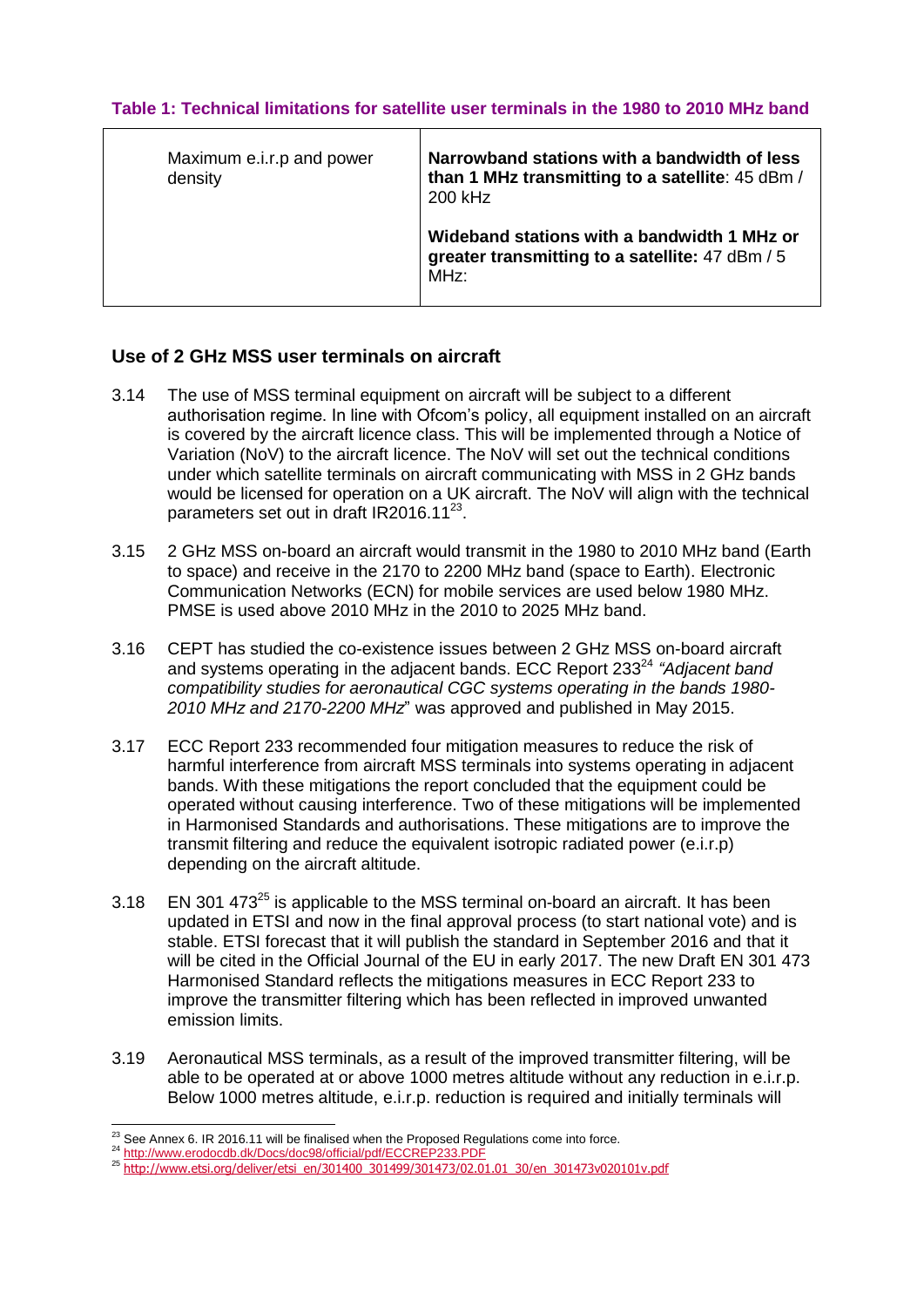automatically determine the altitude and be deactivated below this altitude. In future, there may be development of automatic mitigation / power control that will allow operation below 1000 metres altitude. At this stage, we plan to restrict use of this equipment to altitudes above 1000 meters to an e.i.r.p. of 24 dBm, which would be no greater than what is permitted for ECN User Equipment.

3.20 The MSS terminal on-board an aircraft is planned to have a maximum transmit power of 30 dBm and an antenna gain of 15 dBi. The maximum e.i.r.p. will be 45 dBm in a 200 kHz bandwidth. This maximum e.i.r.p. is consistent with ECC Report 197 and our proposals for MSS user terminals. The technical parameters from IR2016.11 are detailed below in Table 2.

#### **Table 2: Technical limitations for satellite user terminals on-board aircraft in the 1980 to 2010 MHz band**

| Maximum e.i.r.p and power | 45 dBm / 200 kHz bandwidth for altitudes at 1000 |
|---------------------------|--------------------------------------------------|
| density                   | meters or above                                  |
|                           | 24 dBm for altitudes below 1000 meters           |

# **2.3 and 3.4 GHz bands**

- 3.21 We are in the process of awarding spectrum in the 2.3 GHz (2350 to 2390 MHz) and parts of the 3.4 GHz (3410 to 3600 MHz) bands. As part of this process, on 26 October 2015, we published an Information Memorandum on the award of 2.3 and 3.4 GHz spectrum bands<sup>26</sup> (the 'Memorandum'). In the Memorandum and supporting consultations<sup>27</sup>, we advised that the authorisation of certain user terminals, when connecting to a licensed network, would be on a licence-exempt basis. To do this, we intend to amend the 2003 Regulations by making the Proposed Amendment Regulations. This is in line with our current practice for mobile use in other frequency bands e.g. 900 and 1800 MHz.
- 3.22 The mobile user terminals must comply with the technical parameters set in IR2098 $^{28}$ in respect of 2.3 GHz and IR2097 $^{29}$  in respect of 3.4 GHz band in order to be licence exempt. IR2098 and IR2097 set out the necessary equipment parameters for the authorisation of terrestrial systems capable of providing electronic communications services in the 2.3 GHz and 3.4 GHz bands respectively. Both IRs are available on our website<sup>30</sup>.

#### **2.3 GHz band technical parameters**

3.23 In June 2014 an ECC Decision<sup>31</sup> set out harmonised technical and regulatory conditions for the 2.3 GHz band. The implementation of the decision is not

<sup>26</sup> [http://stakeholders.ofcom.org.uk/binaries/consultations/2.3-3.4-ghz-auction-design/information-memorandum/info](http://stakeholders.ofcom.org.uk/binaries/consultations/2.3-3.4-ghz-auction-design/information-memorandum/info-memorandum.pdf)[memorandum.pdf](http://stakeholders.ofcom.org.uk/binaries/consultations/2.3-3.4-ghz-auction-design/information-memorandum/info-memorandum.pdf)

<sup>27</sup> <http://stakeholders.ofcom.org.uk/binaries/consultations/2.3-3.4-ghz-auction-design/statement/statement.pdf>

<sup>28</sup> [http://stakeholders.ofcom.org.uk/binaries/spectrum/spectrum-policy-area/spectrum-management/research-guidelines-tech](http://stakeholders.ofcom.org.uk/binaries/spectrum/spectrum-policy-area/spectrum-management/research-guidelines-tech-info/interface-requirements/IR_2098_2.3_GHz_final.pdf)[info/interface-requirements/IR\\_2098\\_2.3\\_GHz\\_final.pdf](http://stakeholders.ofcom.org.uk/binaries/spectrum/spectrum-policy-area/spectrum-management/research-guidelines-tech-info/interface-requirements/IR_2098_2.3_GHz_final.pdf)<br>29

<sup>29</sup> [http://stakeholders.ofcom.org.uk/binaries/spectrum/spectrum-policy-area/spectrum-management/research-guidelines-tech](http://stakeholders.ofcom.org.uk/binaries/spectrum/spectrum-policy-area/spectrum-management/research-guidelines-tech-info/interface-requirements/IR_2097_2015_final.pdf)[info/interface-requirements/IR\\_2097\\_2015\\_final.pdf](http://stakeholders.ofcom.org.uk/binaries/spectrum/spectrum-policy-area/spectrum-management/research-guidelines-tech-info/interface-requirements/IR_2097_2015_final.pdf)<br>30\_http://etckobelders\_st\_sus

<http://stakeholders.ofcom.org.uk/spectrum/technical/interface-requirements/>

<sup>31</sup> <http://www.erodocdb.dk/Docs/doc98/official/pdf/ECCDEC1402.PDF>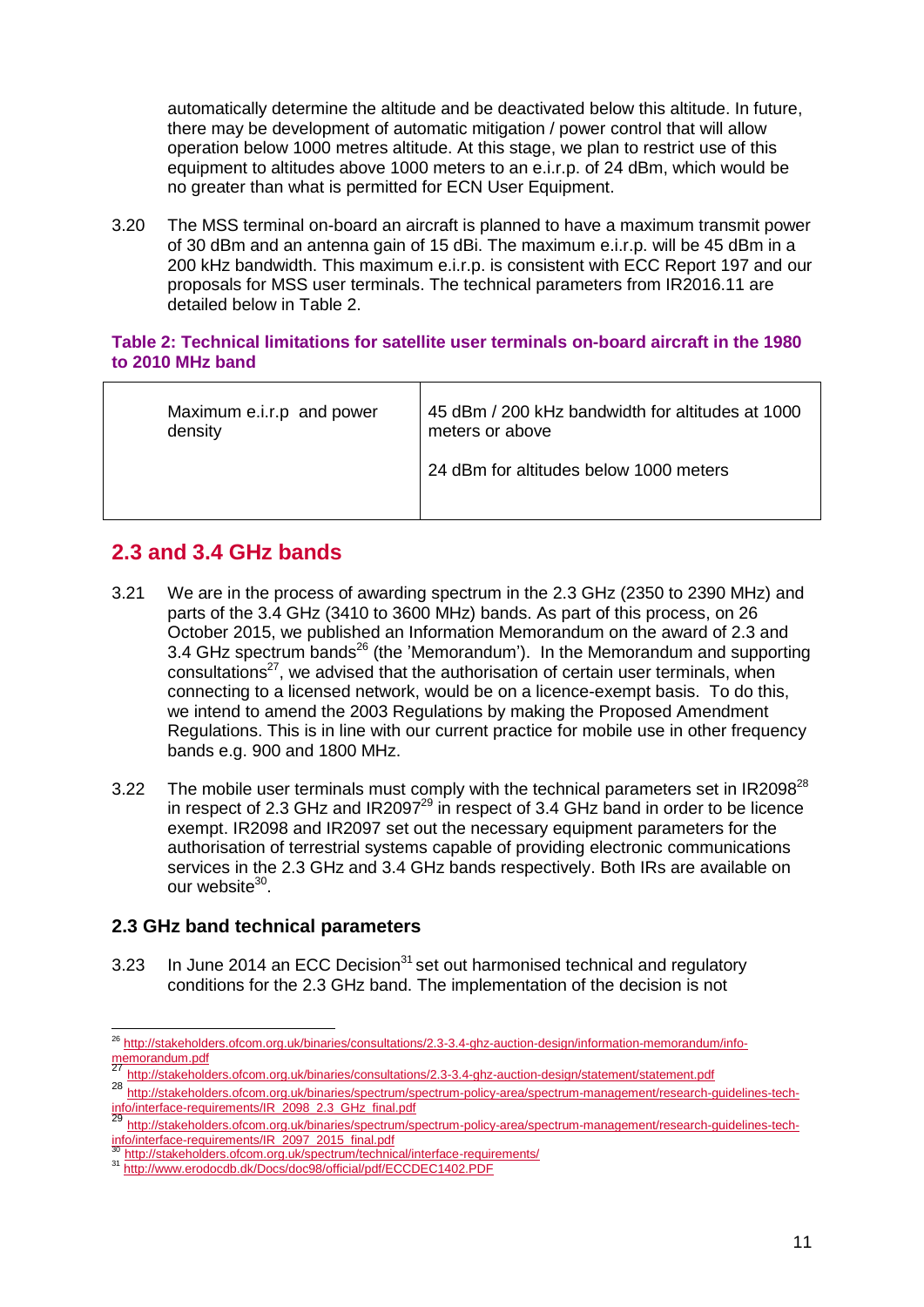mandatory. However, in addition the EC issued a mandate to CEPT to carry out work to look into harmonised technical measures.

- 3.24 In March 2015<sup>32</sup>, CEPT provided a report to the Radio Spectrum Committee (RSC) which aligned with the ECC Decision, providing information on the technical parameters, sharing conditions and views on how a licensed shared access (LSA) approach could be implemented. The CEPT report aligned with the ECC Decision on the harmonised technical and regulatory conditions for the use of the 2.3 GHz band. Discussions on a potential Commission Decision on the harmonisation of the band are still on going.
- 3.25 In the absence of a Commission Decision, we decided to proceed with the award by aligning licence conditions with the ECC Decision. If a subsequent Commission Decision mandates different conditions, we will consider our obligations arising from that Decision, including whether it was necessary to change the licences to comply with European law. Regulation 3 of the Amendment Regulations will require that equipment must meet the technical parameters set out in IR2098, for information these are detailed below in Table 3.

#### **Table 3: Technical limitations for mobile user terminals in the 2350 to 2390 MHz band**

| Maximum Transmit Power / Power<br>Density | Mobile/ Nomadic terminal station                   |
|-------------------------------------------|----------------------------------------------------|
|                                           | 25 dBm TRP per device                              |
|                                           | * Irrespective of the number of transmit antennas. |

#### **3.4 GHz band technical parameters**

- 3.26 On 21 May 2008, the EC adopted the decision on the harmonisation of the 3.4 GHz band for terrestrial systems capable of providing electronic communications services in the Community<sup>33</sup> (the '3.4 GHz Decision'). The 3.4 GHz Decision required Member States to designate and make available the band, on a non-exclusive basis, for terrestrial ECN, in compliance with a number of technical parameters set out in the annex to the 3.4 GHz Decision.
- 3.27 The 3.4 GHz Decision was implemented in the UK by way of the 3400-3800 MHz Frequency Band (Management) Regulations 2008<sup>34</sup>, which required Ofcom to exercise its functions under the WT Act so as to give effect to the obligations of the UK.
- 3.28 On 2 May 2014, the EC adopted Decision 2014/276/EU $^{35}$  (the 'Amending Decision') which amended the 3.4 GHz Decision, primarily in relation to the technical conditions, set out in the annex. The Amending Decision was implemented in the UK by the 1452-1492 MHz and 3400-3800 MHz Frequency Bands (Management) Regulations  $2016^{36}$ .

-

<sup>32</sup> <http://www.erodocdb.dk/Docs/doc98/official/pdf/CEPTREP056.PDF>

<sup>33</sup> <http://eur-lex.europa.eu/LexUriServ/LexUriServ.do?uri=OJ:L:2008:144:0077:0081:EN:PDF>

<sup>34</sup> [http://www.legislation.gov.uk/uksi/2008/2794/pdfs/uksi\\_20082794\\_en.pdf](http://www.legislation.gov.uk/uksi/2008/2794/pdfs/uksi_20082794_en.pdf) <sup>35</sup> <http://eur-lex.europa.eu/legal-content/EN/TXT/PDF/?uri=CELEX:32014D0276&qid=1414427840029&from=EN>

<sup>36</sup> [http://www.legislation.gov.uk/uksi/2016/495/pdfs/uksi\\_20160495\\_en.pdf](http://www.legislation.gov.uk/uksi/2016/495/pdfs/uksi_20160495_en.pdf)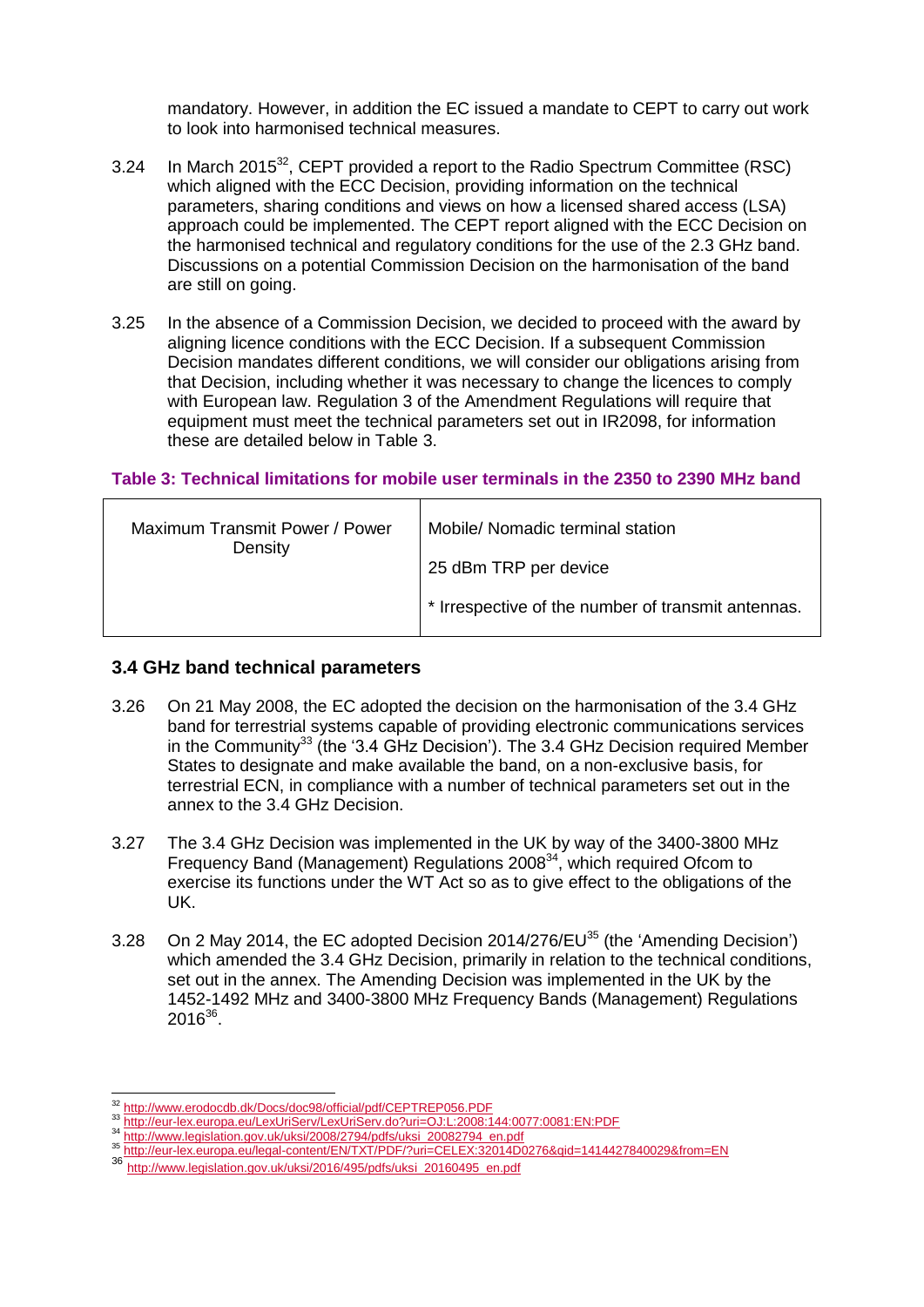3.29 In line with the Regulation 3 of the Amending Decision, we are proposing that mobile user terminals will be required to operate within the conditions set out in IR2097 in order to be licence-exempt, for information these are detailed below in Table 4.

**Table 4: Technical limitations for mobile user terminals in the 3400 to 3800 MHz band**

| Maximum Transmit Power / Power<br>Density | Mobile/ Nomadic terminal station                   |
|-------------------------------------------|----------------------------------------------------|
|                                           | 25 dBm TRP per device                              |
|                                           | * Irrespective of the number of transmit antennas. |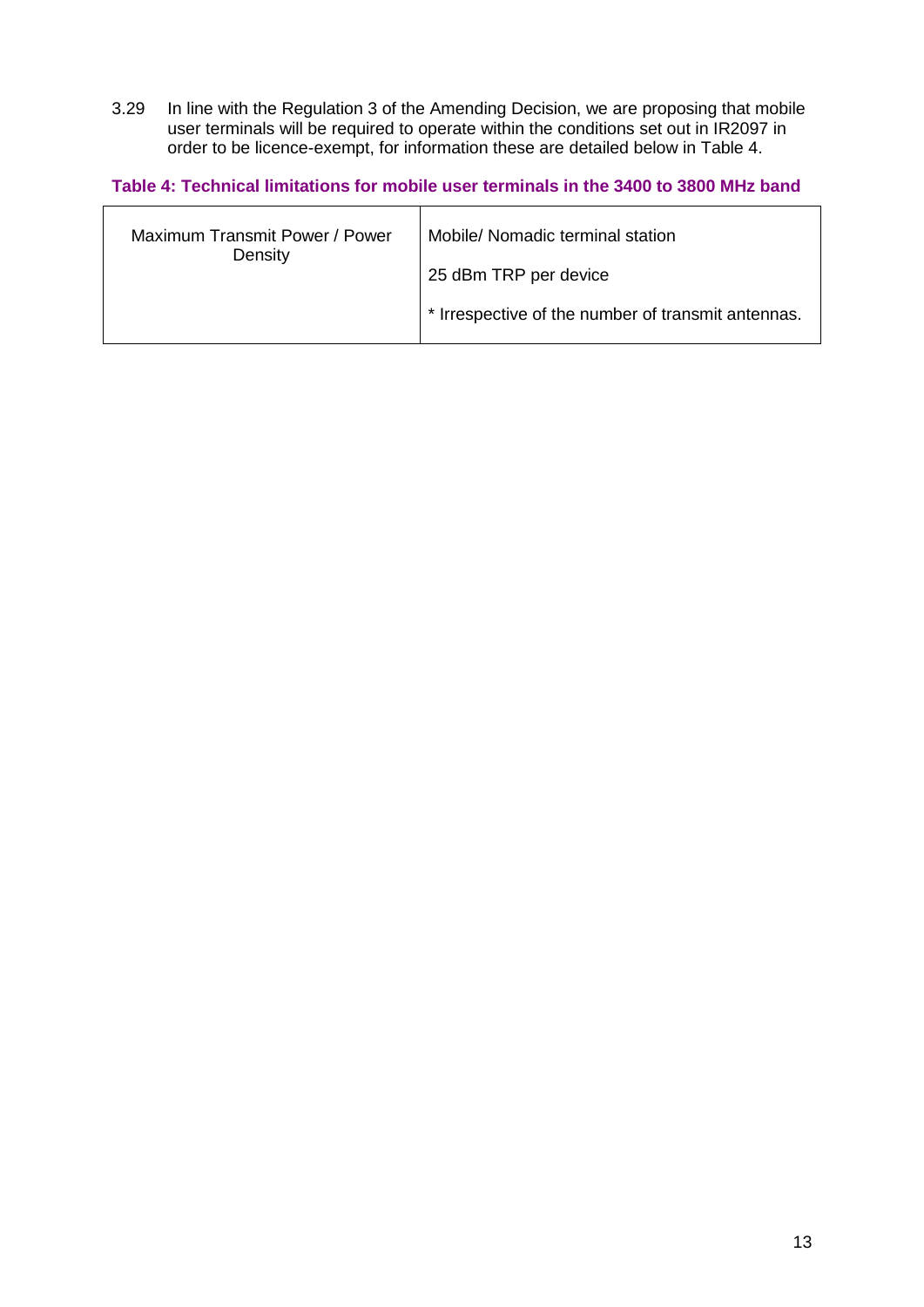### **Section 4**

# <span id="page-14-0"></span>General effects of the draft regulations

## **The Legislative Framework**

- 4.1 As previously stated, under section 8(1) of the WT Act it is an offence to install or use equipment to transmit without holding a licence granted by Ofcom, unless the installation or use of such equipment is exempted. Ofcom can exempt the establishment, installation and use of wireless telegraphy equipment by making regulations under section 8(3) of the WT Act.
- 4.2 We propose to implement the changes in this document by making the Proposed 2 GHz MSS Regulations and the Proposed Amendment Regulations.
- 4.3 Before making any regulations we are required by section 122(4) of the WT Act to give notice of our proposal to do so. Under section 122(5), the notice must state that we proposes to make the Regulations in question, set out their general effects, specify an address from which a copy of both Regulations may be obtained, and specify a time of at least one month before which any representations with respect to the proposals must be made to us.

# **Extent of application**

4.4 The Proposed 2 GHz MSS Regulations and the Proposed Amendment Regulations will apply in the United Kingdom, the Channel Islands and Isle of Man (subject to the agreement by the Islands Authorities).

## **The Proposed 2GHz MSS Regulations**

- 4.5 A draft of the proposed regulations is set out in Annex 7.
- 4.6 Regulation 3 provides an interpretation of the terms used in the Proposed 2 GHz MSS Regulations.
- 4.7 Regulation 4 exempts the use of any apparatus which connects to a MSS System, from the need to hold a licence subject to the terms, provisions and limitations set out in Regulations 5.
- 4.8 Regulation 5 sets out the terms, provisions and limitations relating to the establishment, installation and use of apparatus connecting to a MSS System subject to the technical provisions contained in paragraphs (2) to (5).

## **The Proposed Amendment Regulations**

- 4.9 A draft of the proposed regulations is set out in Annex 8.
- 4.10 Regulation 2 amends Schedule 3, Part III, paragraph 3 of the 2003 Regulations in order to licence exempt the use of Long Term Evolution (LTE) and Worldwide Interoperability for Microwave Access (WiMAX) user terminals in the 2350 to 2390 MHz and 3400 to 3800 MHz bands.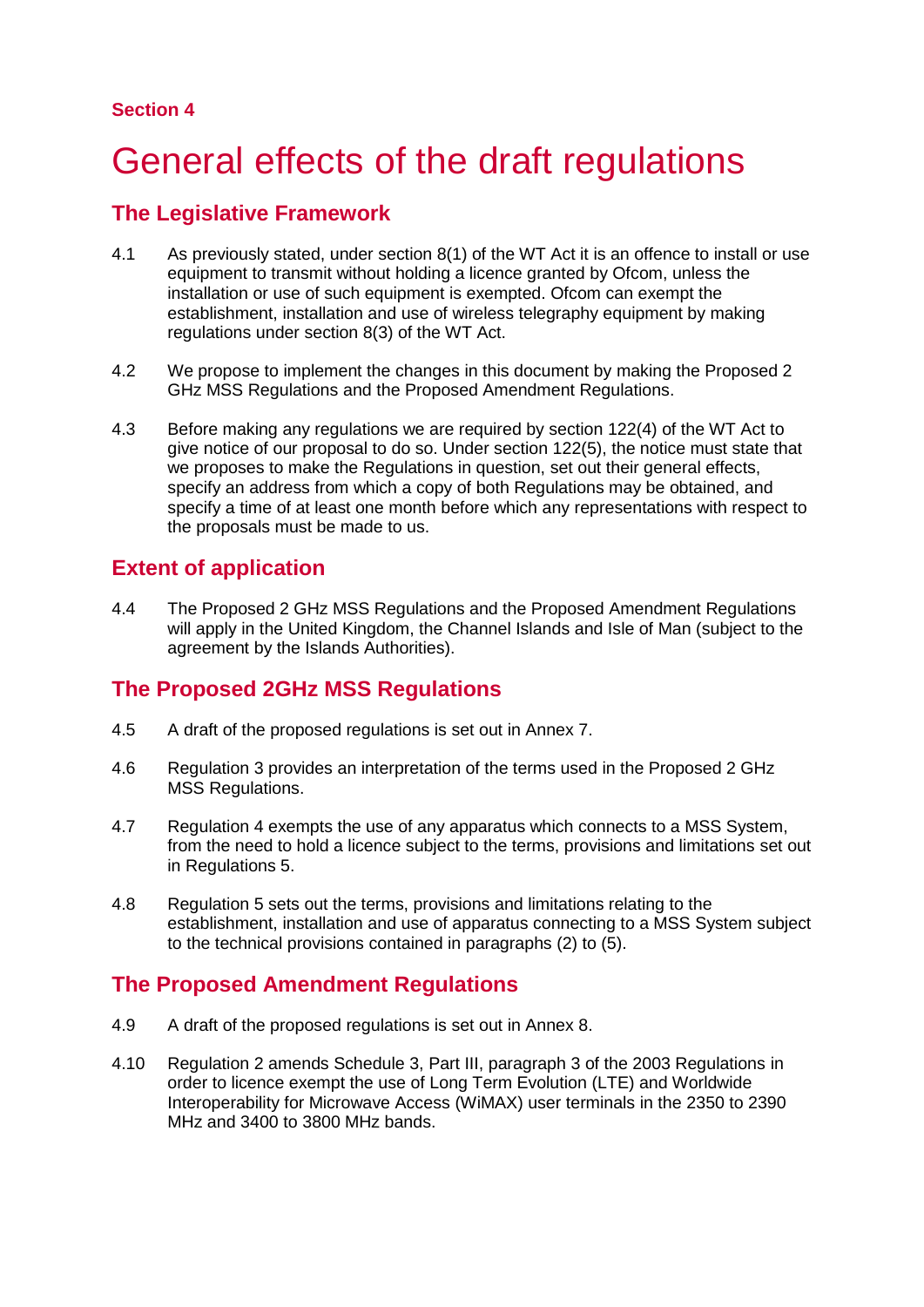4.11 Regulations 3 inserts into the 2003 Regulations reference to the corresponding technical requirements set out in IR2098 and IR2097 that equipment must meet in order to be licence exempt.

*Do you have any comments on the drafting of the Proposed 2 GHz MSS Regulations or the Proposed Amendment Regulations?*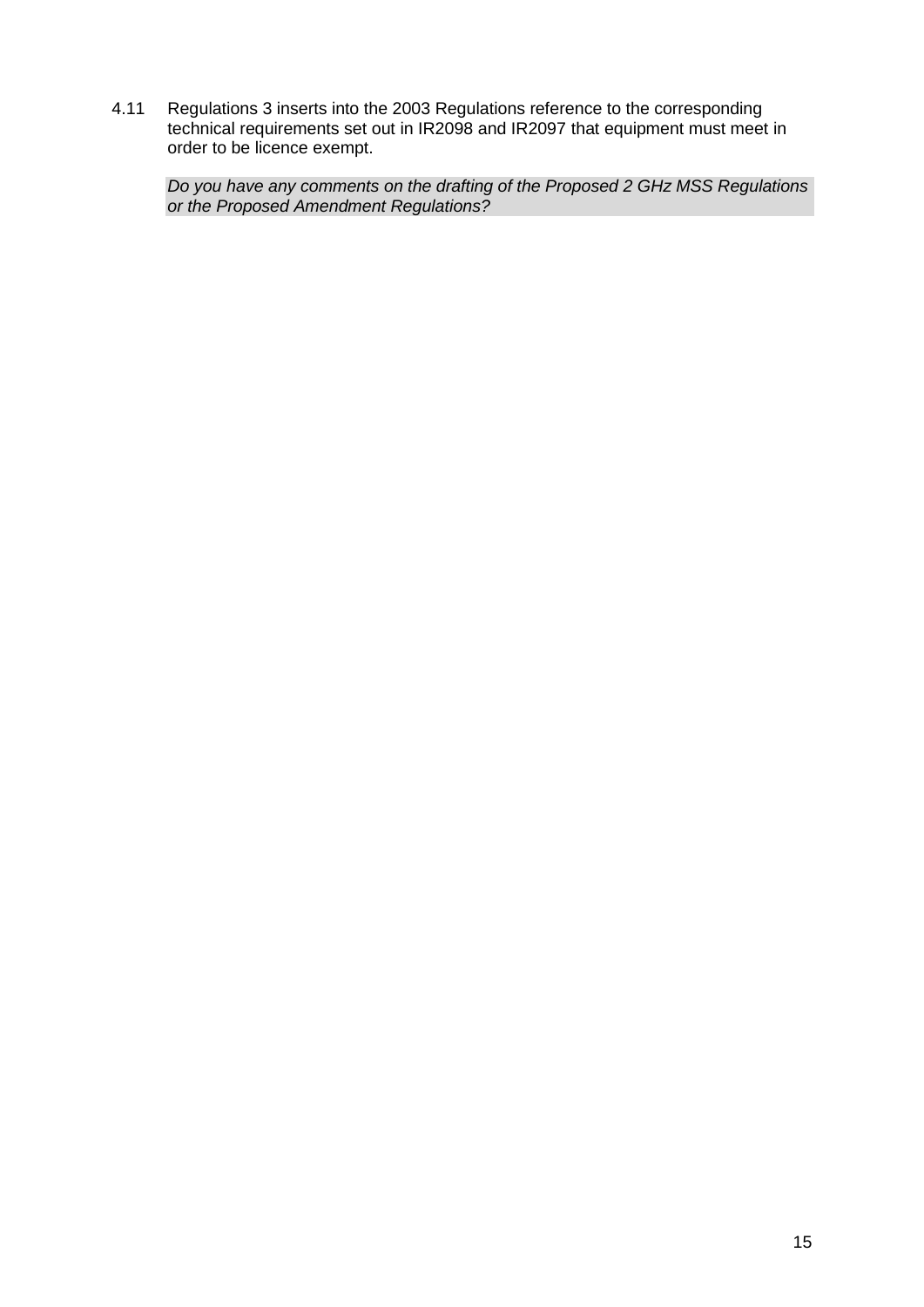# <span id="page-16-0"></span>1 Responding to this consultation

### **How to respond**

- A1.1 Ofcom invites written views and comments on the issues raised in this document, to be made **by 5pm** on **30 August 2016**.
- A1.2 Ofcom strongly prefers to receive responses using the online web form at [http://stakeholders.ofcom.org.uk/consultations/wt-exemption-2016,](http://stakeholders.ofcom.org.uk/consultations/wt-exemption-2016) as this helps us to process the responses quickly and efficiently. We would also be grateful if you could assist us by completing a response cover sheet (see Annex 3), to indicate whether or not there are confidentiality issues. This response coversheet is incorporated into the online web form questionnaire.
- A1.3 For larger consultation responses particularly those with supporting charts, tables or other data - please email [Eniola.Awoyale@ofcom.org.uk](mailto:Eniola.Awoyale@ofcom.org.uk) attaching your response in Microsoft Word format, together with a consultation response coversheet.
- A1.4 Responses may alternatively be posted or faxed to the address below, marked with the title of the consultation.

Eniola Awoyale 3 rd Floor Spectrum Group Riverside House 2A Southwark Bridge Road London SE1 9HA

Note that we do not need a hard copy in addition to an electronic version. Ofcom will acknowledge receipt of responses if they are submitted using the online web form but not otherwise.

A1.5 It would be helpful if your response could include direct answers to the questions asked in this document, which are listed together at Annex 4. It would also help if you can explain why you hold your views and how Ofcom's proposals would impact on you.

## **Further information**

A1.6 If you want to discuss the issues and questions raised in this consultation, or need advice on the appropriate form of response, please contact Eniola Awoyale on 020 7783 4680.

## **Confidentiality**

A1.7 We believe it is important for everyone interested in an issue to see the views expressed by consultation respondents. We will therefore usually publish all responses on our website, [www.ofcom.org.uk,](http://www.ofcom.org.uk/) ideally on receipt. If you think your response should be kept confidential, can you please specify what part or whether all of your response should be kept confidential, and specify why. Please also place such parts in a separate annex.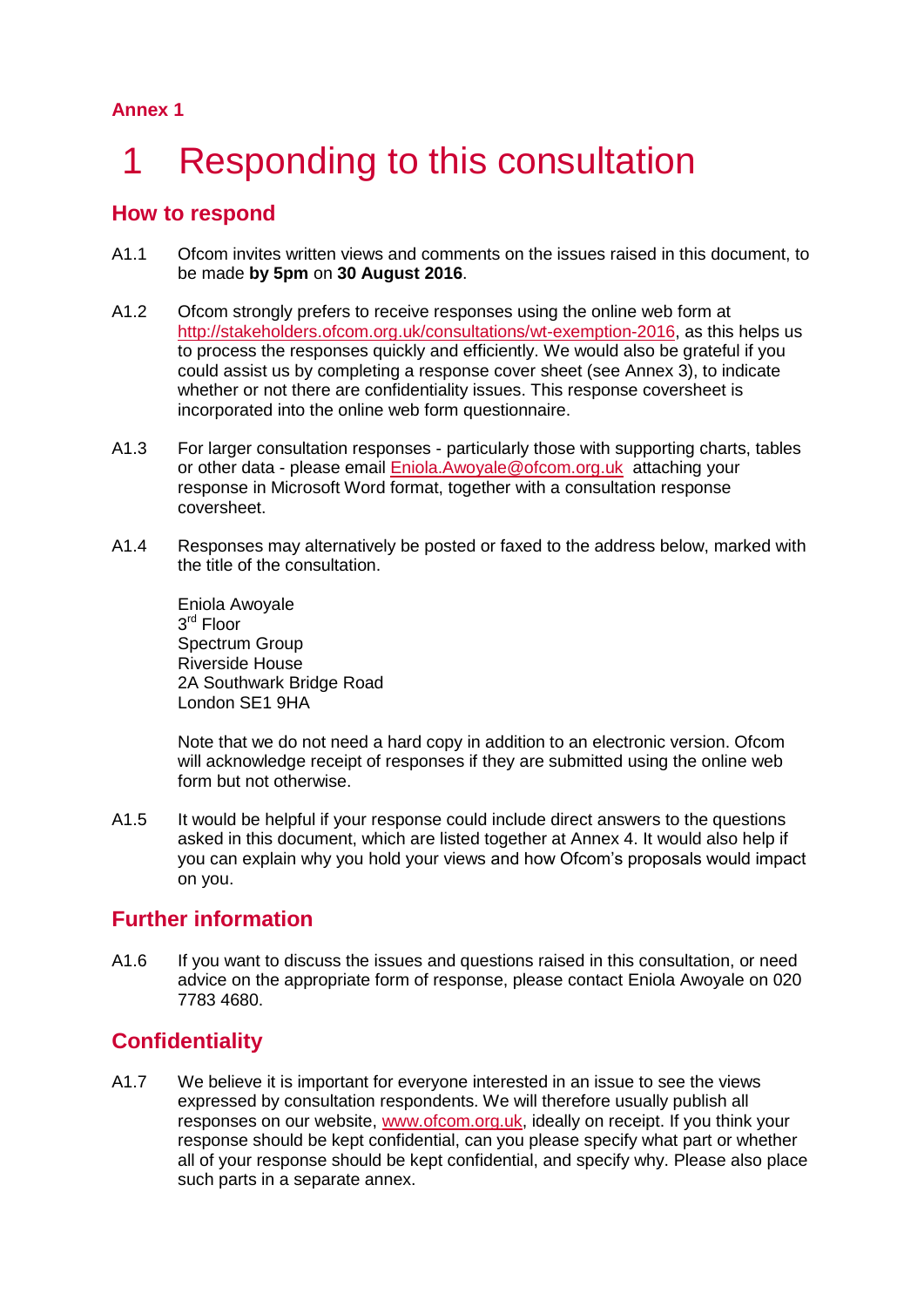- A1.8 If someone asks us to keep part or all of a response confidential, we will treat this request seriously and will try to respect this. But sometimes we will need to publish all responses, including those that are marked as confidential, in order to meet legal obligations.
- A1.9 Please also note that copyright and all other intellectual property in responses will be assumed to be licensed to Ofcom to use. Ofcom's approach on intellectual property rights is explained further on its website at [http://www.ofcom.org.uk/terms](http://www.ofcom.org.uk/terms-of-use/)[of-use/](http://www.ofcom.org.uk/terms-of-use/)

### **Next steps**

- A1.10 Following the end of the consultation period, Ofcom intends to publish a statement in November 2016.
- A1.11 Please note that you can register to receive free mail Updates alerting you to the publications of relevant Ofcom documents. For more details please see: <http://www.ofcom.org.uk/email-updates/>

#### **Ofcom's consultation processes**

- A1.12 Ofcom seeks to ensure that responding to a consultation is easy as possible. For more information please see our consultation principles in Annex 2.
- A1.13 If you have any comments or suggestions on how Ofcom conducts its consultations, please call our consultation helpdesk on 020 7981 3003 or e-mail us at [consult@ofcom.org.uk](mailto:consult@ofcom.org.uk) . We would particularly welcome thoughts on how Ofcom could more effectively seek the views of those groups or individuals, such as small businesses or particular types of residential consumers, who are less likely to give their opinions through a formal consultation.
- A1.14 If you would like to discuss these issues or Ofcom's consultation processes more generally you can alternatively contact Steve Gettings, Secretary to the Corporation, who is Ofcom's consultation champion:

Steve Gettings **Ofcom** Riverside House 2a Southwark Bridge Road London SE1 9HA

Tel: 020 7981 3601

Email: [steve.gettings@ofcom.org.uk](mailto:steve.gettings@ofcom.org.uk)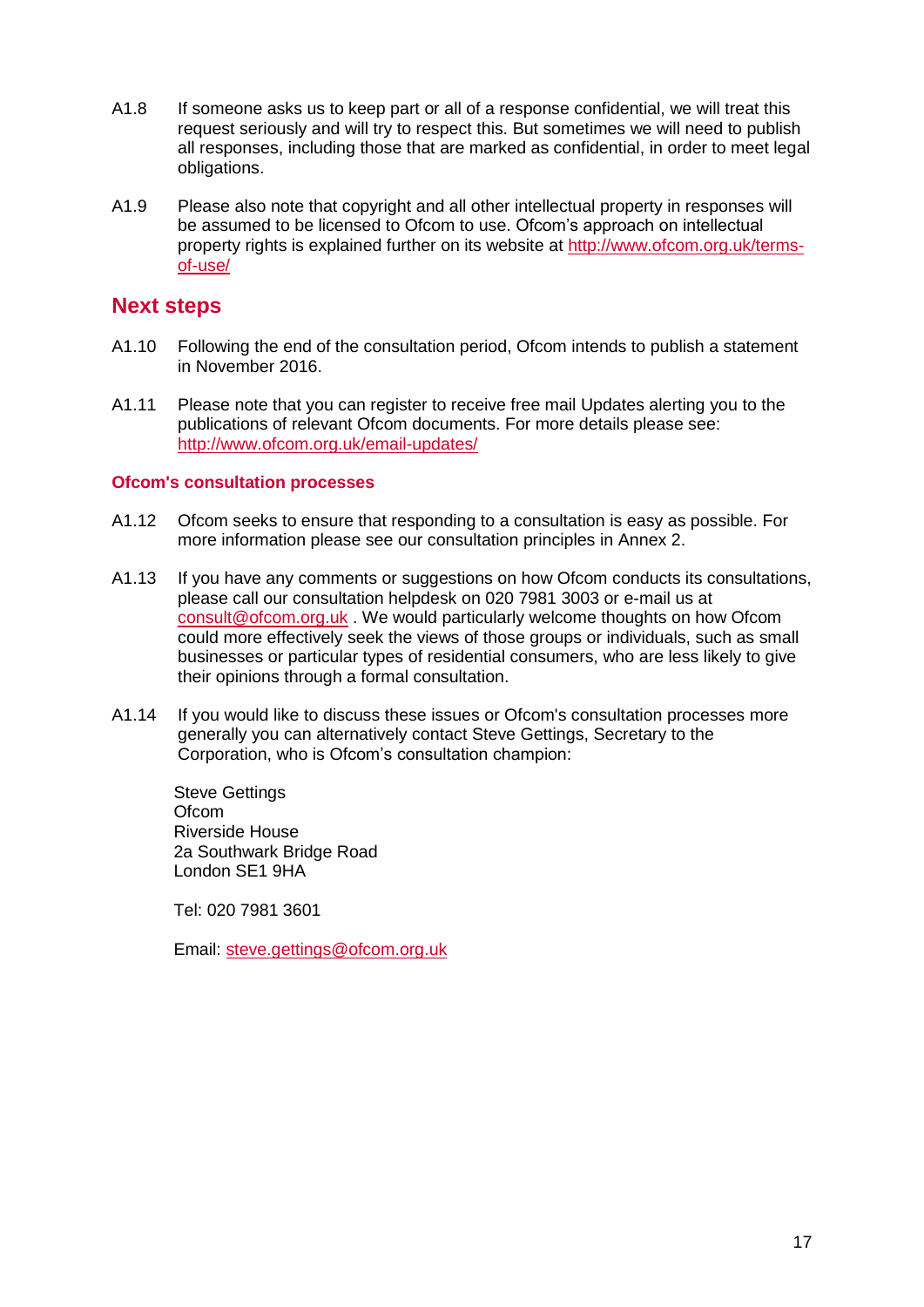# <span id="page-18-0"></span>2 Ofcom's consultation principles

A2.1 Ofcom has published the following seven principles that it will follow for each public written consultation:

### **Before the consultation**

A2.2 Where possible, we will hold informal talks with people and organisations before announcing a big consultation to find out whether we are thinking in the right direction. If we do not have enough time to do this, we will hold an open meeting to explain our proposals shortly after announcing the consultation.

### **During the consultation**

- A2.3 We will be clear about who we are consulting, why, on what questions and for how long.
- A2.4 We will make the consultation document as short and simple as possible with a summary of no more than two pages. We will try to make it as easy as possible to give us a written response. If the consultation is complicated, we may provide a shortened Plain English Guide for smaller organisations or individuals who would otherwise not be able to spare the time to share their views.
- A2.5 We will consult for up to 10 weeks depending on the potential impact of our proposals.
- A2.6 A person within Ofcom will be in charge of making sure we follow our own guidelines and reach out to the largest number of people and organisations interested in the outcome of our decisions. Ofcom's 'Consultation Champion' will also be the main person to contact with views on the way we run our consultations.
- A2.7 If we are not able to follow one of these principles, we will explain why.

### **After the consultation**

A2.8 We think it is important for everyone interested in an issue to see the views of others during a consultation. We would usually publish all the responses we have received on our website. In our statement, we will give reasons for our decisions and will give an account of how the views of those concerned helped shape those decisions.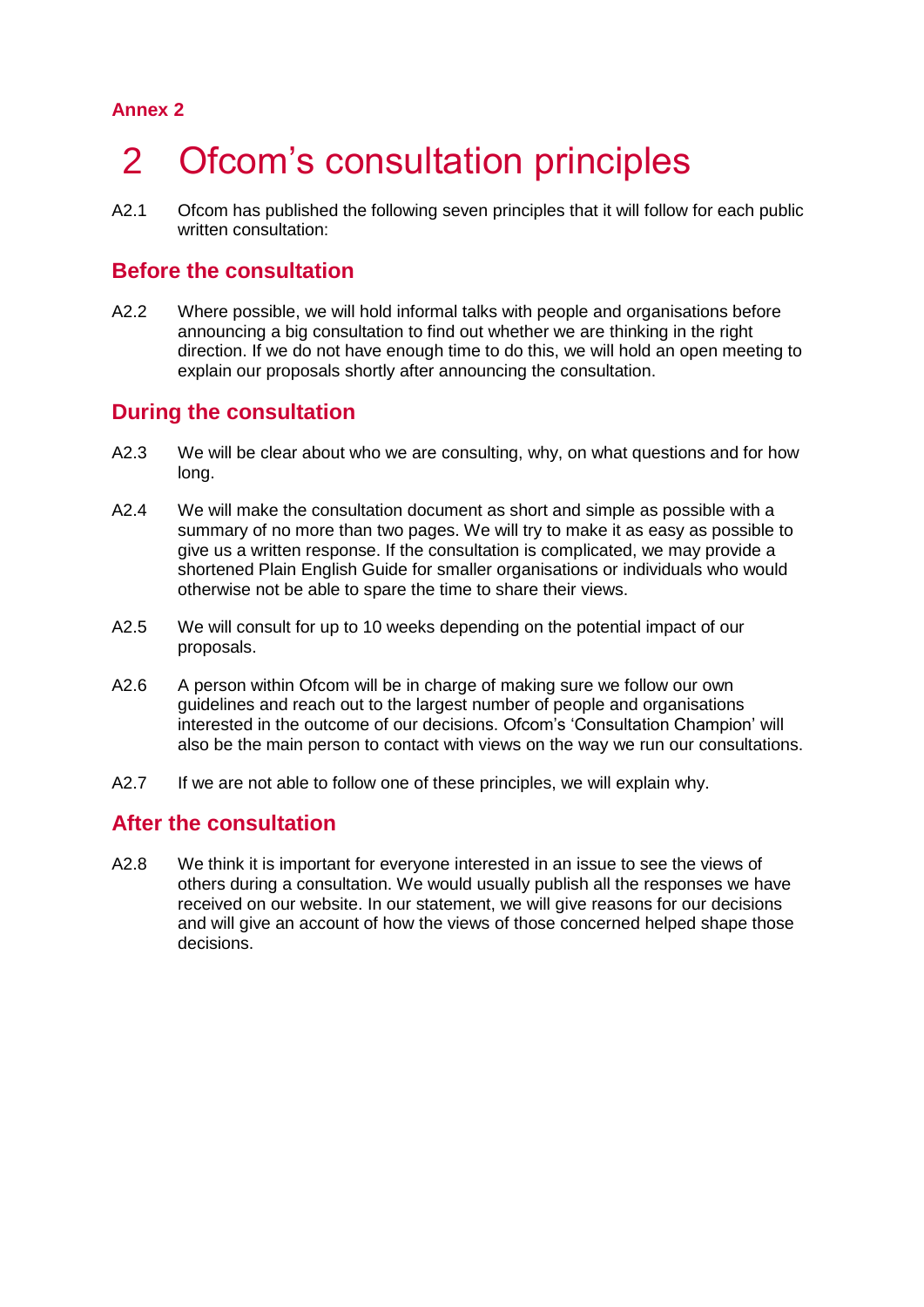# <span id="page-19-0"></span>3 Consultation response cover sheet

- A3.1 In the interests of transparency and good regulatory practice, we will publish all consultation responses in full on our website, [www.ofcom.org.uk.](http://www.ofcom.org.uk/)
- A3.2 We have produced a coversheet for responses (see below) and would be very grateful if you could send one with your response (this is incorporated into the online web form if you respond in this way). This will speed up our processing of responses, and help to maintain confidentiality where appropriate.
- A3.3 The quality of consultation can be enhanced by publishing responses before the consultation period closes. In particular, this can help those individuals and organisations with limited resources or familiarity with the issues to respond in a more informed way. Therefore Ofcom would encourage respondents to complete their coversheet in a way that allows Ofcom to publish their responses upon receipt, rather than waiting until the consultation period has ended.
- A3.4 We strongly prefer to receive responses via the online web form which incorporates the coversheet. If you are responding via email, post or fax you can download an electronic copy of this coversheet in Word or RTF format from the 'Consultations' section of our website at [http://stakeholders.ofcom.org.uk/consultations/consultation-response-coversheet/.](http://stakeholders.ofcom.org.uk/consultations/consultation-response-coversheet/)
- A3.5 Please put any parts of your response you consider should be kept confidential in a separate annex to your response and include your reasons why this part of your response should not be published. This can include information such as your personal background and experience. If you want your name, address, other contact details, or job title to remain confidential, please provide them in your cover sheet only, so that we don't have to edit your response.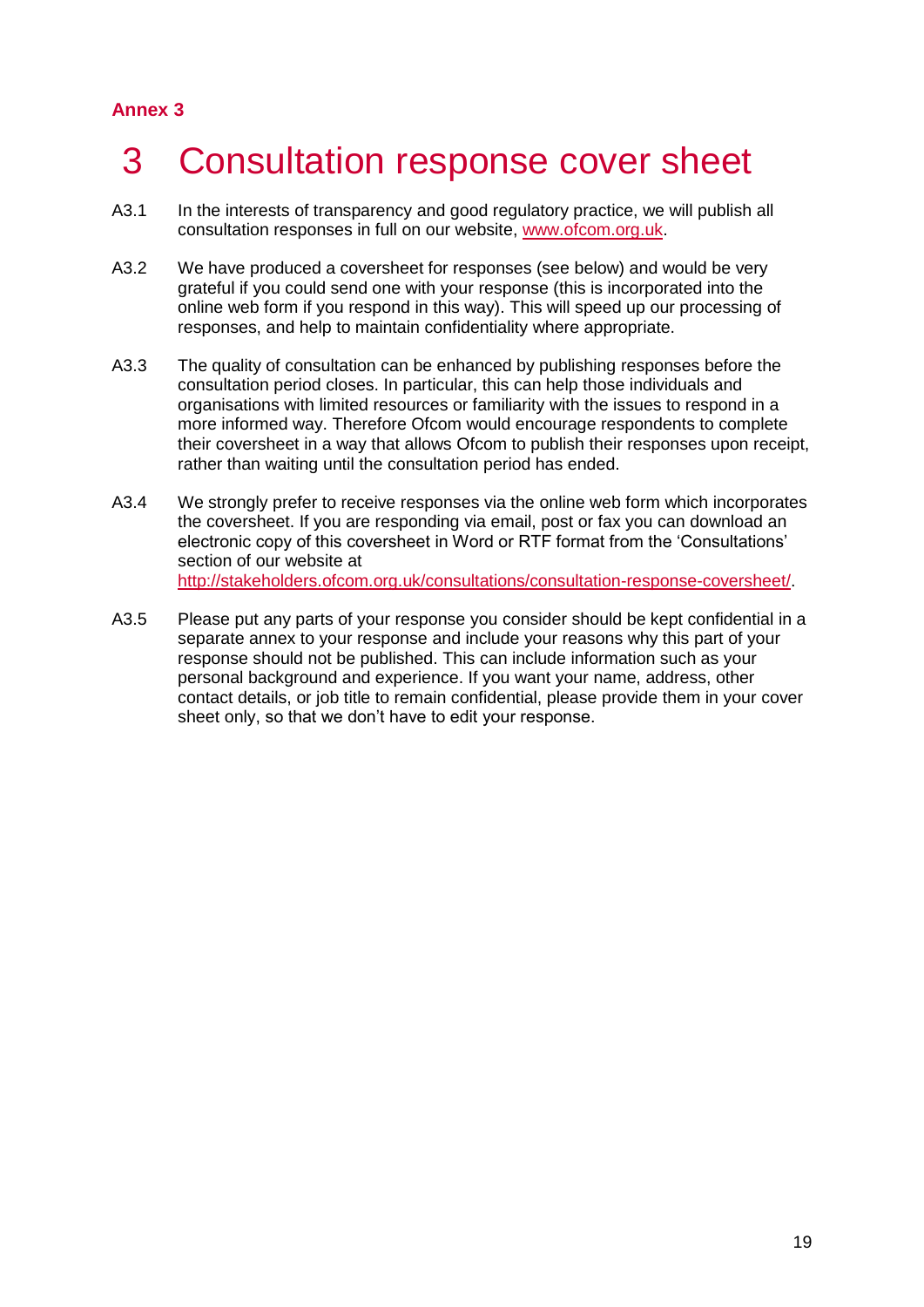## **Cover sheet for response to an Ofcom consultation**

| <b>BASIC DETAILS</b>                                                                                                                                                                                                                                                                                                                                                                                                                                                |  |  |  |
|---------------------------------------------------------------------------------------------------------------------------------------------------------------------------------------------------------------------------------------------------------------------------------------------------------------------------------------------------------------------------------------------------------------------------------------------------------------------|--|--|--|
| Consultation title:                                                                                                                                                                                                                                                                                                                                                                                                                                                 |  |  |  |
| To (Ofcom contact):                                                                                                                                                                                                                                                                                                                                                                                                                                                 |  |  |  |
| Name of respondent:                                                                                                                                                                                                                                                                                                                                                                                                                                                 |  |  |  |
| Representing (self or organisation/s):                                                                                                                                                                                                                                                                                                                                                                                                                              |  |  |  |
| Address (if not received by email):                                                                                                                                                                                                                                                                                                                                                                                                                                 |  |  |  |
| <b>CONFIDENTIALITY</b>                                                                                                                                                                                                                                                                                                                                                                                                                                              |  |  |  |
| Please tick below what part of your response you consider is confidential, giving your<br>reasons why                                                                                                                                                                                                                                                                                                                                                               |  |  |  |
| Nothing<br>Name/contact details/job title                                                                                                                                                                                                                                                                                                                                                                                                                           |  |  |  |
| Organisation<br>Whole response                                                                                                                                                                                                                                                                                                                                                                                                                                      |  |  |  |
| Part of the response<br>If there is no separate annex, which parts?                                                                                                                                                                                                                                                                                                                                                                                                 |  |  |  |
| If you want part of your response, your name or your organisation not to be published, can<br>Ofcom still publish a reference to the contents of your response (including, for any<br>confidential parts, a general summary that does not disclose the specific information or<br>enable you to be identified)?                                                                                                                                                     |  |  |  |
| <b>DECLARATION</b>                                                                                                                                                                                                                                                                                                                                                                                                                                                  |  |  |  |
| I confirm that the correspondence supplied with this cover sheet is a formal consultation<br>response that Ofcom can publish. However, in supplying this response, I understand that<br>Ofcom may need to publish all responses, including those which are marked as confidential,<br>in order to meet legal obligations. If I have sent my response by email, Ofcom can disregard<br>any standard e-mail text about not disclosing email contents and attachments. |  |  |  |
| Ofcom seeks to publish responses on receipt. If your response is<br>non-confidential (in whole or in part), and you would prefer us to<br>publish your response only once the consultation has ended, please tick here.                                                                                                                                                                                                                                             |  |  |  |
| Signed (if hard copy)<br>Name                                                                                                                                                                                                                                                                                                                                                                                                                                       |  |  |  |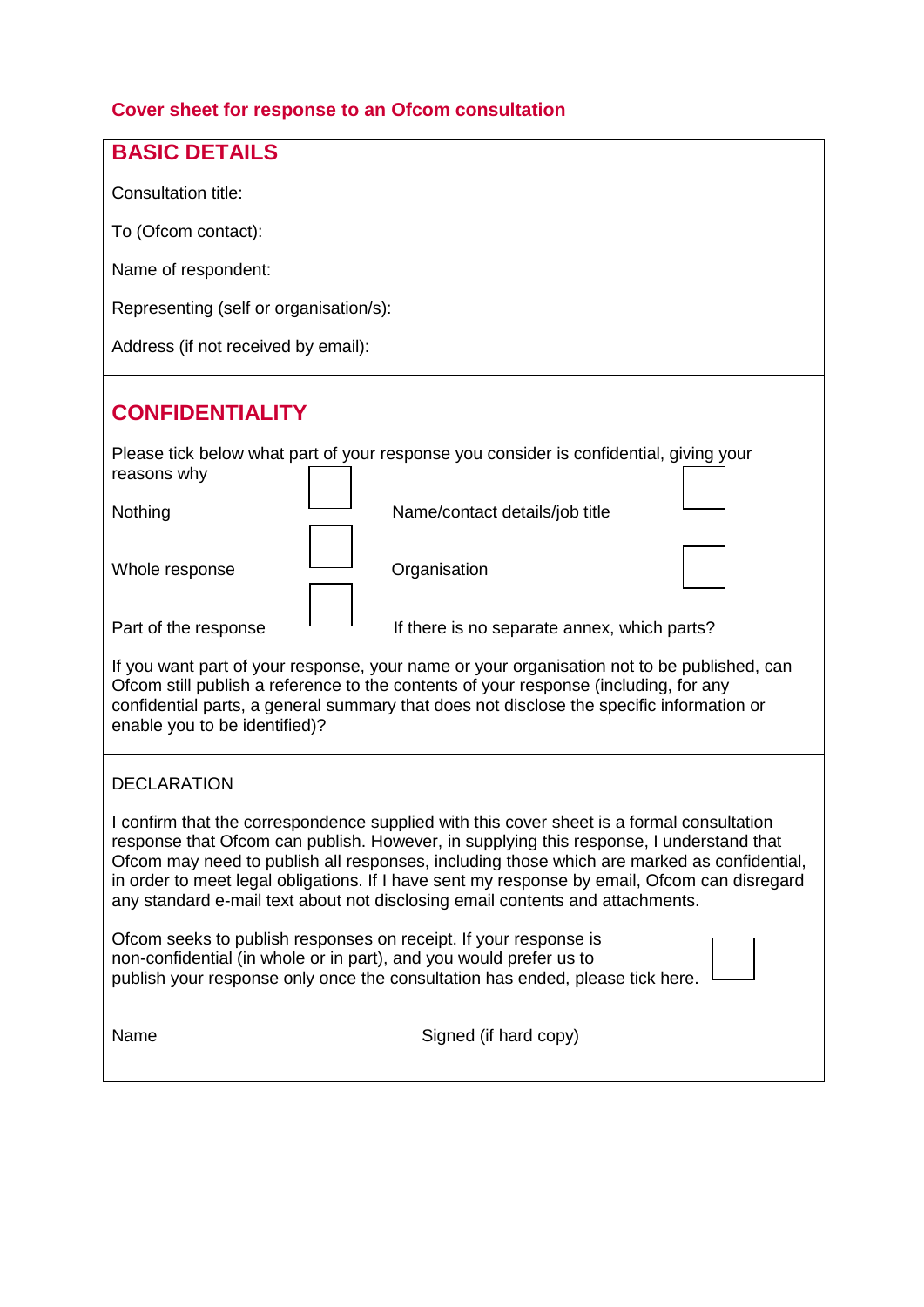# <span id="page-21-0"></span>4 Consultation question

A4.1 As required by Section 122 of the Wireless Telegraphy Act 2006, we must give notice of proposals that we intend to make and consider any representations that we receive. This document gives notice of our proposal to make the Wireless Telegraphy (Mobile Satellite Earth Apparatus) (Exemption) Regulations 2016 (the 'Proposed 2 GHz MSS Regulations') and the Wireless Telegraphy (Exemption) (Amendment) (No.2) Regulations 2016 (the 'Proposed Amendment Regulations').

*Do you have any comments on the drafting of the Proposed 2 GHz MSS Regulations or the Proposed Amendment Regulations?*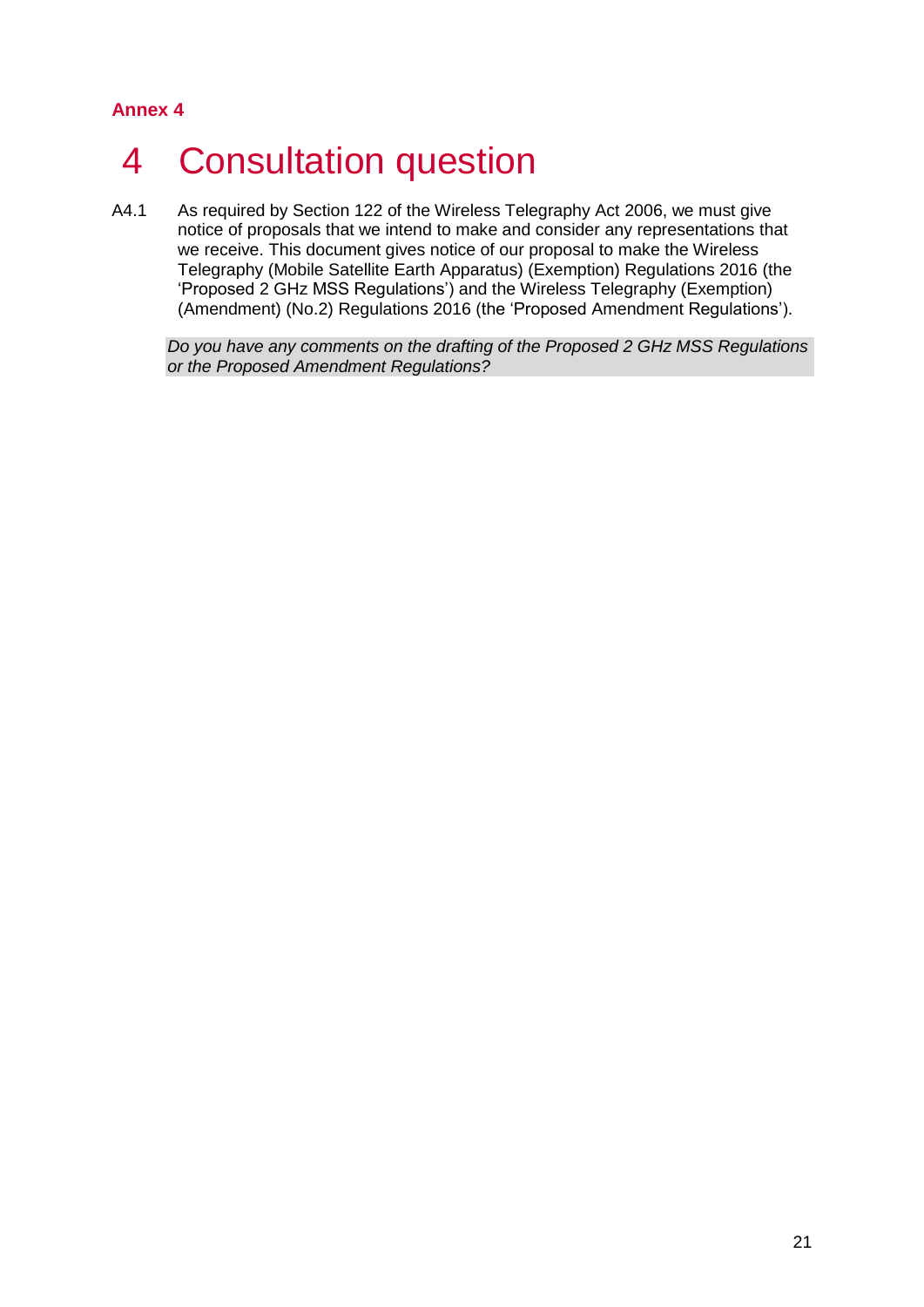# <span id="page-22-0"></span>5 Impact Assessment

## **Introduction**

- A5.1 Ofcom acts consistently with Government practice that, where a statutory regulation is proposed, a Regulatory Impact Assessment (RIA) should be undertaken. We also comply with our duty under section 7 of the Communications Act 2003 (the '2003 Act') to undertake impact assessments.
- A5.2 The analysis presented in this document, and set out more fully in the consultation and statements referred to, is an impact assessment as relating to two new sets of regulations, the Wireless Telegraphy (Mobile Satellite Earth Apparatus) (Exemption) Regulations 2016 (the 'Proposed 2 GHz MSS Regulations') and the Wireless Telegraphy (Exemption) (Amendment) (No.2) Regulations 2016 (the 'Proposed Amendment Regulations'). It is consistent with Government practice on RIAs and Ofcom's duty under section 7 of the 2003 Act.
- A5.3 Impact assessments provide a valuable way of assessing different options for regulation and showing why the preferred option was chosen. They form part of best practice policy-making and are commonly used by other regulators. This is reflected in section 7 of the 2003 Act, which means that we will generally carry out impact assessments where proposals would be likely to have a significant effect on businesses or the general public, or when there is a major change in our activities.
- A5.4 However, as a matter of policy we are committed to carrying out and publishing impact assessments in relation to the great majority of our policy decisions. For further information about our approach to impact assessments, see the guidelines, Better policy-making: Ofcom's approach to impact assessment, which are on our website: [http://stakeholders.ofcom.org.uk/binaries/consultations/better-policy](http://stakeholders.ofcom.org.uk/binaries/consultations/better-policy-making/Better_Policy_Making.pdf)[making/Better\\_Policy\\_Making.pdf](http://stakeholders.ofcom.org.uk/binaries/consultations/better-policy-making/Better_Policy_Making.pdf)
- A5.5 The impact of our policy decisions that have been implemented by the Regulations has already been assessed in the other documents referred to in this impact assessment. Accordingly, a separate impact assessment for the Regulations may not strictly be necessary. We nevertheless publish this document, which summarises the fuller assessments, as a matter of good practice.

## **Background**

- A5.6 This impact assessment relates to the proposal to make regulations exempting a number of user terminal devices (e.g. satellite and mobile handsets) connecting to a licensed network which meet certain criteria from the need for a licence under the Wireless Telegraphy Act 2006 (the 'WT Act').
- A5.7 In the UK, Ofcom is responsible for authorising civil use of the radio spectrum and achieve this by granting wireless telegraphy licences under WT Act and by making regulations exempting users of particular equipment from the requirement to hold such a licence. Under section 8(1) of the WT Act, it is an offence to install or use wireless telegraphy equipment without holding a licence granted by us, unless the use of such equipment is exempted. Under section 8(4) of the WT Act, we are required to make regulations to exempt the use of wireless telegraphy equipment if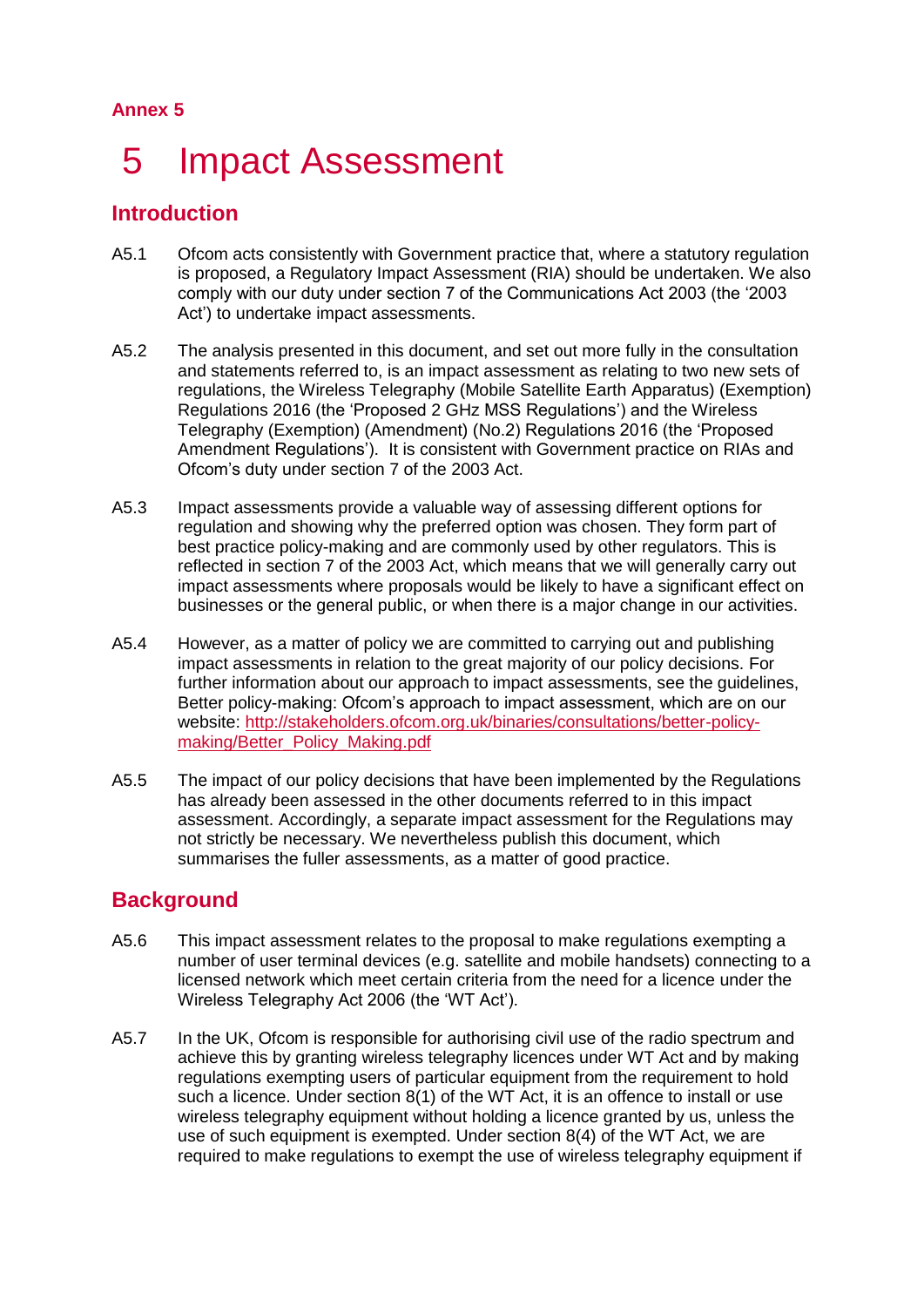the conditions in section 8(5) of the WT Act are met, namely, if its installation or use is not likely to:

- involve undue interference with wireless telegraphy;
- have an adverse effect on technical quality of service:
- lead to inefficient use of the part of the electromagnetic spectrum available for wireless telegraphy;
- endanger safety of life;
- prejudice the promotion of social, regional or territorial cohesion; or
- prejudice the promotion of cultural and linguistic diversity and media pluralism.

A5.8 In accordance with the requirements of section 8(3B) of the WT Act, the terms, provisions and limitations specified in the regulations must be:

- objectively justifiable in relation to the wireless telegraphy stations or wireless telegraphy apparatus to which they relate;
- not such as to discriminate unduly against particular persons or against a particular description of persons;
- proportionate to what they are intended to achieve; and
- transparent in relation to what they are intended to achieve.
- A5.9 The Proposed 2 GHz MSS Regulations would permit the use, on a licence exempt basis, of MSS user terminals (e.g. satellite phones) within the 1980 to 2010 MHz and 2170 to 2200 MHz frequency bands ('2 GHz band') that comply with the technical parameters set out in the Proposed 2 GHz MSS Regulations<sup>37</sup>
- A5.10 The Proposed Amendment Regulations will amend the Wireless Telegraphy (Exemption) Regulations 2003, to permit the use of the following devices on a licence exempt basis:
	- i) mobile user terminals in the 2350 to 2390 MHz band ('2.3 GHz band') that comply with the technical parameters set out in IR 2098 $^{38}$ ; and
	- ii) mobile user terminals in the 3400 to 3800 MHz band ('3.4 GHz band') that comply with the technical parameters set out in IR 2097 $39$ . This is in line with the technical provision as set out in European Commission (EC) amending Decision 2014/276/EU<sup>40</sup> (the 'Amending Decision') which amended EC decision 2008/411/EC<sup>41</sup> (the '3.4 GHz Decision').

 $37$ In order for Ofcom to authorise the use of similar 2 GHz MSS equipment on an aircraft, we intend to extend the existing aeronautical licensing regime via the use of a Notice of Variation (NoV) to an aircraft radio WT Act licence.

<sup>38</sup> [http://stakeholders.ofcom.org.uk/binaries/spectrum/spectrum-policy-area/spectrum-management/research-guidelines-tech](http://stakeholders.ofcom.org.uk/binaries/spectrum/spectrum-policy-area/spectrum-management/research-guidelines-tech-info/interface-requirements/IR_2098_2.3_GHz_final.pdf)[info/interface-requirements/IR\\_2098\\_2.3\\_GHz\\_final.pdf](http://stakeholders.ofcom.org.uk/binaries/spectrum/spectrum-policy-area/spectrum-management/research-guidelines-tech-info/interface-requirements/IR_2098_2.3_GHz_final.pdf)

<sup>39</sup> [http://stakeholders.ofcom.org.uk/binaries/spectrum/spectrum-policy-area/spectrum-management/research-guidelines-tech](http://stakeholders.ofcom.org.uk/binaries/spectrum/spectrum-policy-area/spectrum-management/research-guidelines-tech-info/interface-requirements/IR_2097_2015_final.pdf)[info/interface-requirements/IR\\_2097\\_2015\\_final.pdf](http://stakeholders.ofcom.org.uk/binaries/spectrum/spectrum-policy-area/spectrum-management/research-guidelines-tech-info/interface-requirements/IR_2097_2015_final.pdf)

<http://eur-lex.europa.eu/legal-content/EN/TXT/PDF/?uri=CELEX:32014D0276&qid=1414427840029&from=EN>

<sup>41</sup> <http://eur-lex.europa.eu/LexUriServ/LexUriServ.do?uri=OJ:L:2008:144:0077:0081:EN:PDF>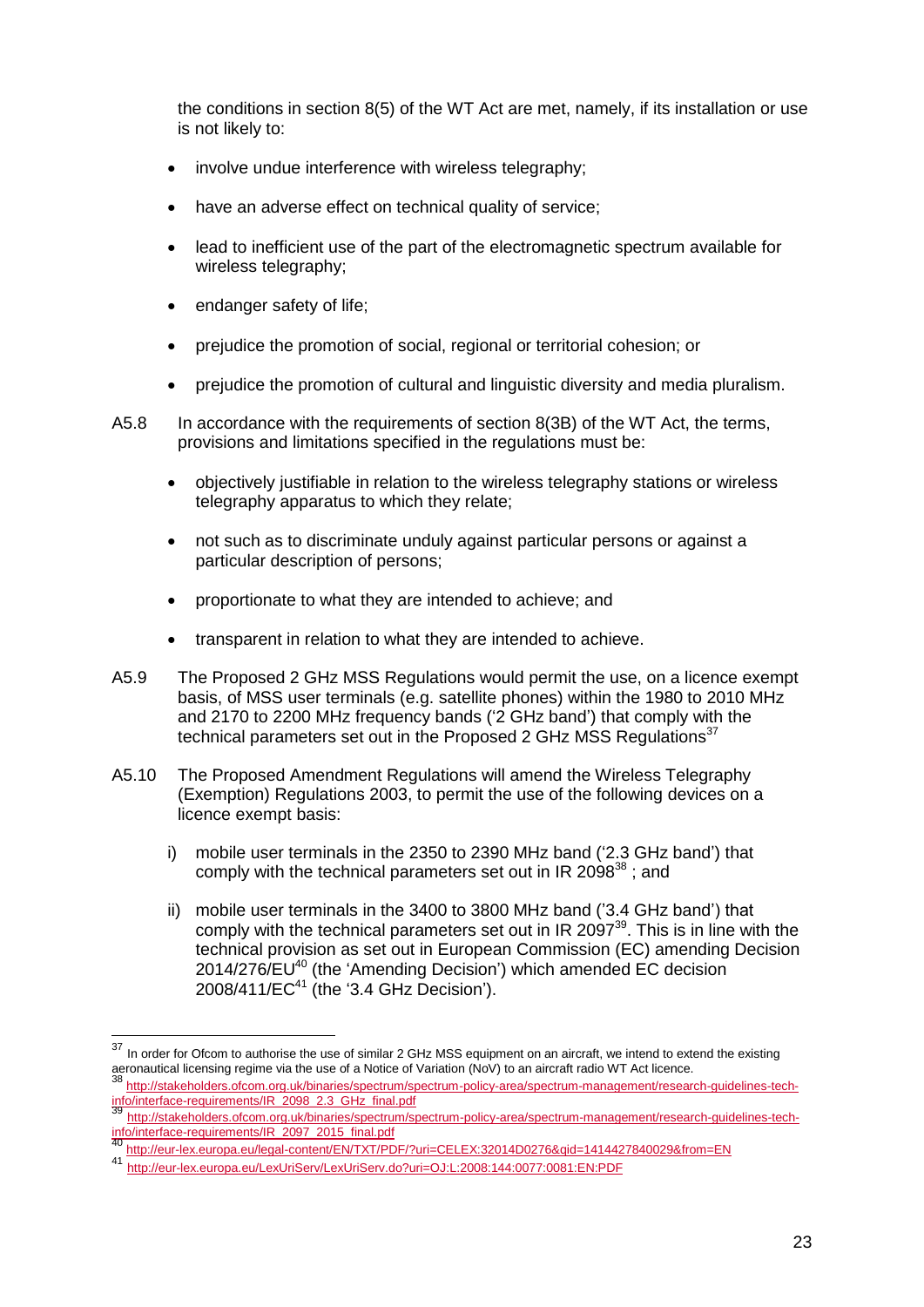- A5.11 This RIA should be read in conjunction with the following documents where we have previously consulted and made decisions on the policy behind some of these changes, with the exception of changes that implement European Union decisions. These consultations provide an analysis of the policy options and the potential impacts of our decision, including a full impact assessment where relevant and appropriate. Therefore, this document should be read in conjunction with the following documents:
	- "Authorisation of terrestrial mobile networks complementary to 2 GHz mobile satellite systems (MSS)" published 17 July 2009 $42$ ;
	- "Licence Exemption of Wireless Telegraphy Devices: Candidates for 2011" published 7 April 2011<sup>43</sup>;
	- "Notice of Ofcom's proposals for changes to the licence exemption of Wireless Telegraphy Devices" published 20 October 2011<sup>44</sup>;
	- "Public Sector Spectrum Release: Award of the 2.3 and 3.4 GHz spectrum bands" published 26 May 2015 $45$ ; and
	- "The award of 2.3 and 3.4 GHz spectrum bands Information Memorandum" (the "Memorandum") published on 26 October 2015<sup>46</sup>.

### **The citizen and/or consumer interest**

- A5.12 Our principal duty under section 3 of the 2003 Act is to further the interests of citizens in relation to communications matters; and of consumers in relevant markets, where appropriate by promoting competition. We take account of the impact of our decisions upon both citizen and consumer interests in the markets we regulate. We must, in particular, secure the optimal use for wireless telegraphy of spectrum and have regard to the principle under which all regulatory activities should be targeted only at cases in which action is needed. In proposing to make the changes to the existing regulations we have considered the wider impact beyond immediate stakeholders in the radiocommunications community. We believe that our proposals will be of benefit to consumers for the following reasons:
	- i) these measures concern the use of radio equipment on a licence-exempt basis, which reduces the regulatory and administrative burden on our stakeholders and helps to secure the optimal use of spectrum; and
	- ii) the use of the 2.3 GHz and 3.4 GHz frequency bands will further assist mobile network operators to improve network capacity and potentially offer higher speed mobile services to citizens and consumers.
	- iii) the use of the 2 GHz band will enable the provision of new satellite services to citizens and consumers.

-

<http://stakeholders.ofcom.org.uk/binaries/consultations/cgcs2/statement/2ghzstatement.pdf>

<sup>43</sup> <http://stakeholders.ofcom.org.uk/binaries/consultations/licence-exemption/summary/condoc.pdf><br>44

<sup>44</sup> <http://stakeholders.ofcom.org.uk/binaries/consultations/notice-wireless-telegraphy/summary/main.pdf><br>45 http://stakeholders.ofcom.org.uk/binaries/consultations/0.2.2.4 also austion desire/statement/atatemen

<sup>45</sup> <http://stakeholders.ofcom.org.uk/binaries/consultations/2.3-3.4-ghz-auction-design/statement/statement.pdf>

<sup>46</sup> [http://stakeholders.ofcom.org.uk/binaries/consultations/2.3-3.4-ghz-auction-design/information-memorandum/info](http://stakeholders.ofcom.org.uk/binaries/consultations/2.3-3.4-ghz-auction-design/information-memorandum/info-memorandum.pdf)[memorandum.pdf](http://stakeholders.ofcom.org.uk/binaries/consultations/2.3-3.4-ghz-auction-design/information-memorandum/info-memorandum.pdf)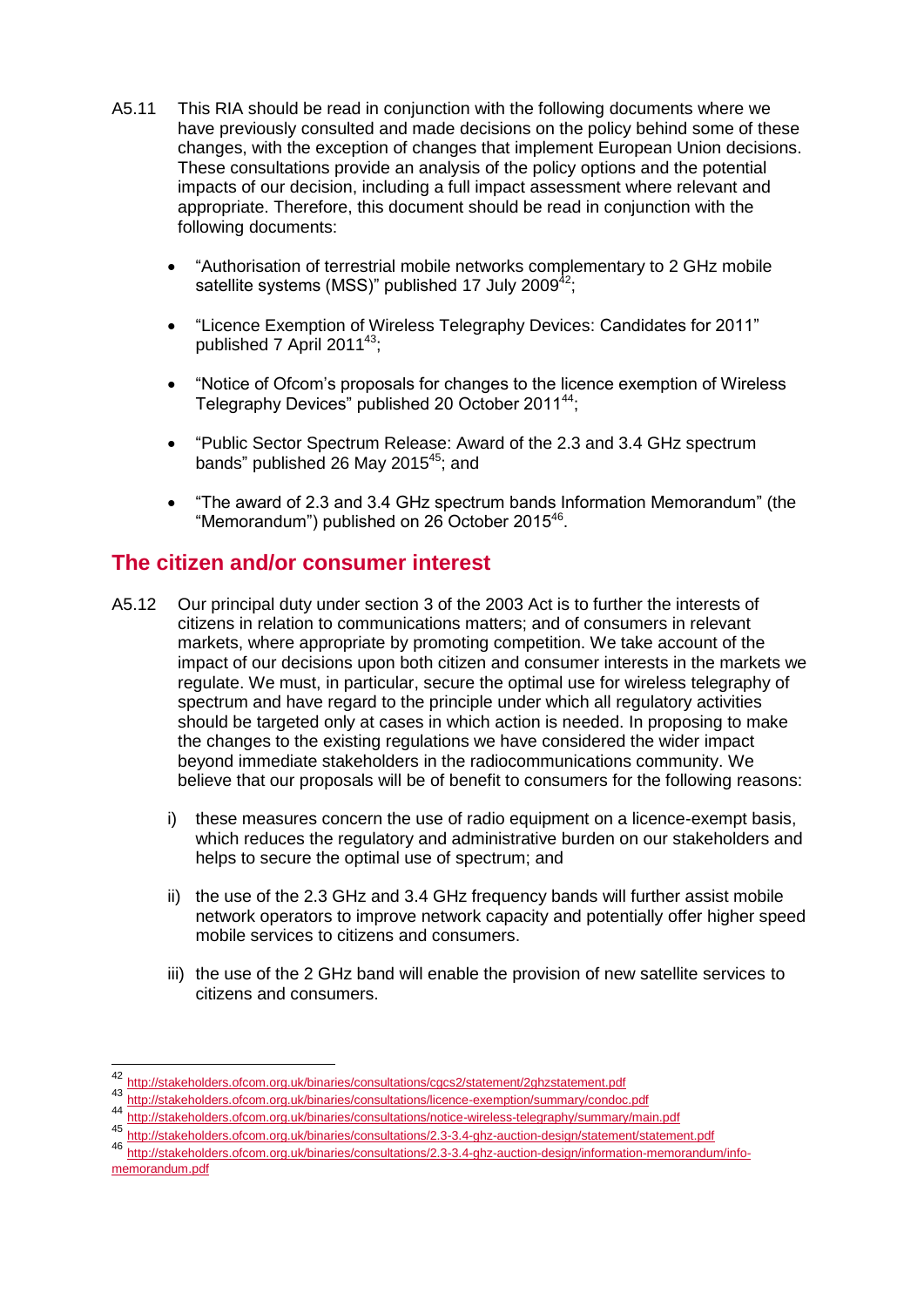# **Equality Impact Assessment**

- A5.13 Ofcom is required by statute to assess the potential impact of all our functions, policies, projects and practices on the following equality groups: age, disability, gender, gender reassignment, pregnancy and maternity, race, religion or belief and sexual orientation– an Equality Impact Assessment (EIA) is our way of fulfilling these obligations.
- A5.14 Following an initial assessment of our policy decisions we considered that it was reasonable to assume that any impacts on consumers and citizens arising from the Proposed 2 GHz MSS Regulations and the Proposed Amendment Regulations in most cases would not differ significantly between groups or classes of UK consumers and citizens, all of whom would have access to these services, potentially at end-user prices reflective of all general input costs, including opportunity costs of spectrum used. We have not identified any particular impact in relation to the identified equality groups and we do not envisage that the Regulations are likely to be to the detriment of any group in society. Nor have we seen the need to carry out separate EIAs in relation to the additional equality groups in Northern Ireland: political opinion and dependants. This is because we anticipate that our decision will not have a differential impact in Northern Ireland compared to consumers in general.

## **Ofcom's policy objective**

- A5.15 We seek wherever possible, to reduce the regulatory burden upon our stakeholders, in this instance users of the radio spectrum. One way in which we can do this is to remove the need for spectrum users to apply for individual licences to authorise the use of radio equipment. Exemption is realised by describing the details of equipment and the parameters under which it may be used in a Statutory Instrument (secondary legislation called Regulations) that exempts users of such equipment from the need to hold a licence provided they comply with the terms of the regulations.
- A5.16 We are also required by law to implement EU legislation relating to radio spectrum and from time to time this requires licence exemption arrangements to be changed.

#### **Options considered**

- A5.17 Having made the relevant policy decisions the principal options open to us were:
	- i) to make regulations (the Proposed 2 GHz MSS Regulations and the Proposed Amendment Regulations) that introduce the ability for some devices to operate on a licence-exempt basis; or
	- ii) to do nothing, which means that these devices would need to be authorised via a WT Act licence.

## **Analysis of the different options**

A5.18 The following section assesses the impact of the options open to Ofcom by reference to the principal changes that would be made by the Proposed 2 GHz MSS Regulations and the Proposed Amendment Regulations.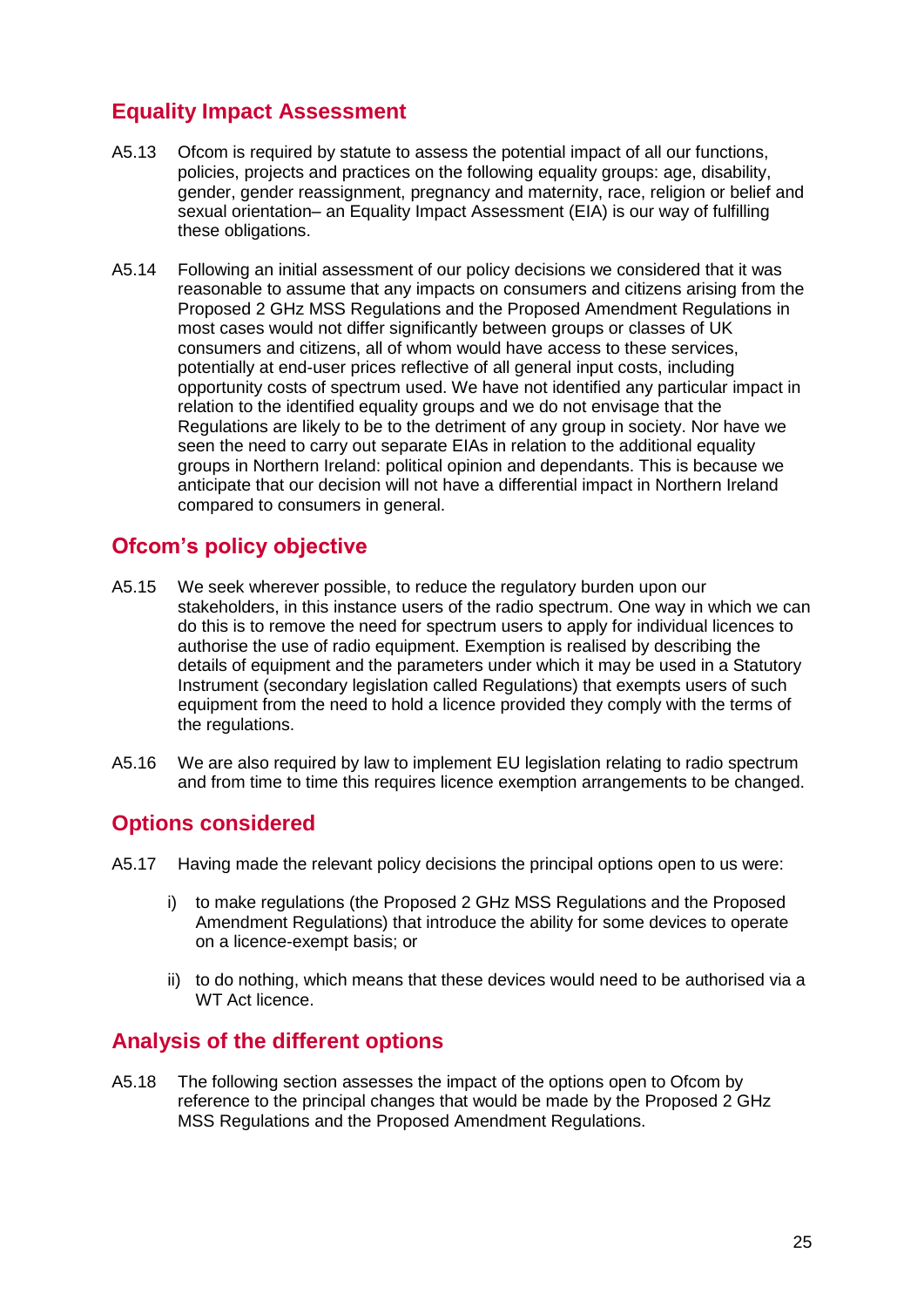#### **To make the regulations**

- A5.19 When considering the authorisation of devices Ofcom can either licence them or make regulations to exempt them from licensing. Section 8(4) of the WT Act requires that if Ofcom is satisfied that the criteria set out in section 8(5) of the WT Act are met, Ofcom must make regulations to licence-exempt the equipment. If the equipment does not meet all of the requirements of section 8(5) this does not prevent us still going ahead with exemption but any decision would need to consider the impacts verses the benefits of any such decision.
- A5.20 Generally, licence exemption presents the lowest barrier to entry compared with other forms of authorisation, such as individual licences. Our analysis takes this proposition as a starting point and then assesses concerns over harmful interference or congestion to existing users (if any) or potential new users of the band. Harmful interference or congestion could negate the benefits of any reductions in the regulatory burden gained from exemption.
- A5.21 The measures that the Proposed 2 GHz MSS Regulations and the Proposed Amendment Regulations would introduce could assist the development of a harmonised market across Europe for certain devices. This would bring with it many benefits from the free circulation and use of devices. Manufacturers benefit from economies of scale which drive down prices for consumers. Citizens are able to benefit from continued access to devices when travelling to other European countries.
- A5.22 EU harmonisation decisions are binding on all Member States and we are therefore legally required to implement them. Harmonisation recommendations or decisions of the European Conference of Postal and Telecommunications Administrations (CEPT) are not legally binding on members but, we see benefits in harmonisation for the relevant cases set out in this document.
- A5.23 In relation to the 2.3 GHz and 3.4 GHz bands, citizens and consumers may benefit from an increase in the supply of spectrum that is suitable to offer 4G services. Network operators would be able to use this spectrum to provide additional capacity and potentially higher data rates to their customers.
- A5.24 In relation to the 2 GHz band, citizens and consumers may benefit from the provision of new satellite services, for example providing mobile connectivity in locations which are not served by terrestrial networks.
- A5.25 Overall we believe that costs to business are likely to be lower under a licenceexempt approach than the requirement for users to obtain individual licences. Licence exemption represents the least cost regulatory approach to authorisations for the use of spectrum. For example, if use of spectrum is authorised through a licence, businesses face administrative costs associated with applying for the licence and the cost of the licence itself.
- A5.26 We consider that implementing the Proposed 2 GHz MSS Regulations and the Proposed Amendment Regulations would likely to generate a net benefit for UK businesses, citizens and consumers and at worst would have a neutral outcome (to the extent that benefits may depend on the uptake of the new opportunities afforded by each proposal). We consider that each measure is unlikely to impose costs on other users. Therefore the effect of implementing the measures is likely to be positive overall.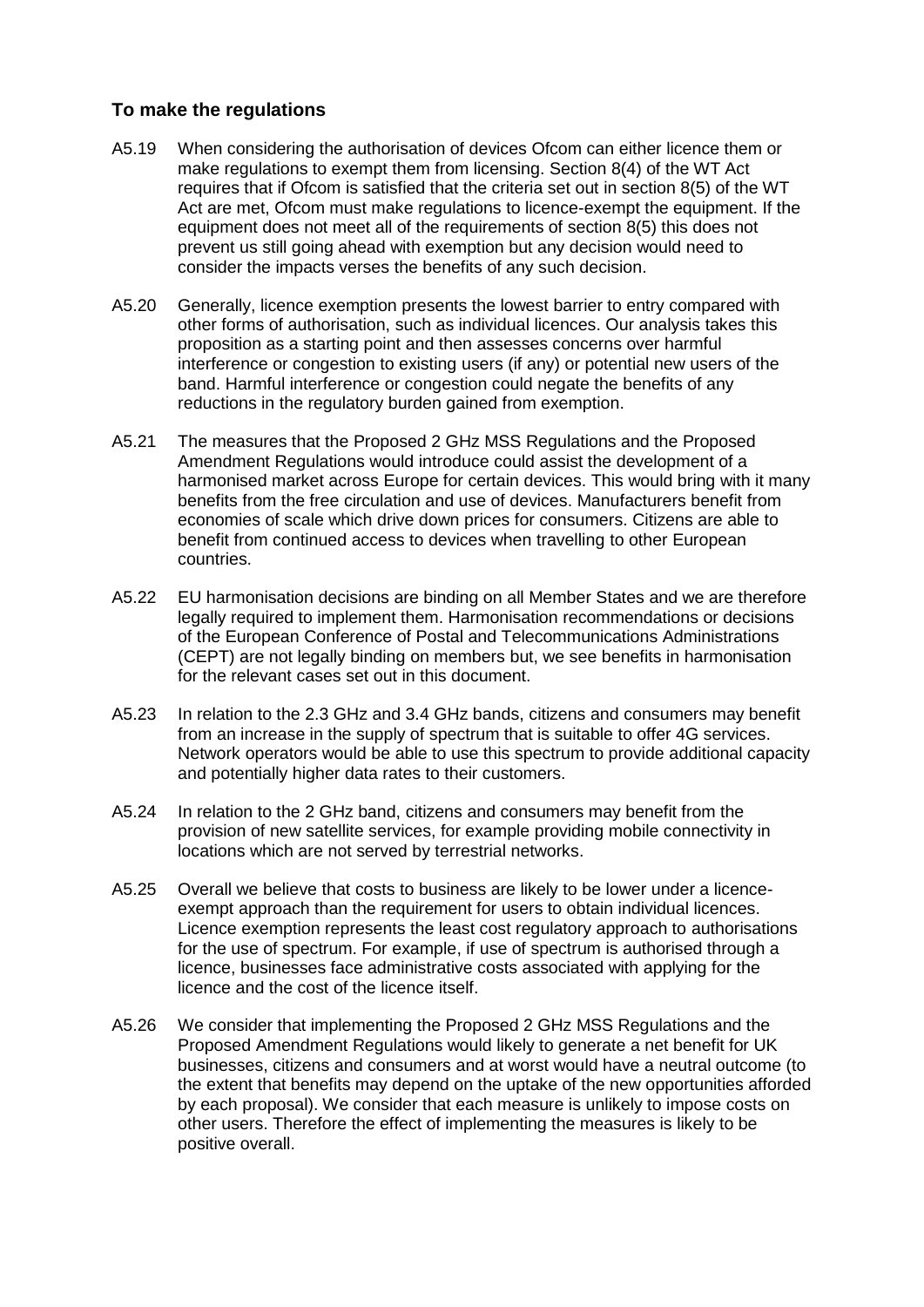A5.27 There are one-off administrative costs associated with making Statutory Instruments. We consider the implementation costs to be low, both in absolute terms and in comparison to licensing alternatives that might require an auction or the maintenance of a licensing scheme. Moreover, the costs such as they should also be offset by the benefits to businesses and consumers outlined above. There may also be a slight reduction in spectrum management costs in certain areas through licence exemption.

#### **Not to make the regulations**

- A5.28 The alternative to making the Regulations would be to do nothing. By doing nothing, we mean not making the regulations and therefore not enabling the use of these devices on a licence-exempt basis.
- A5.29 Citizens and consumers would not be able to benefit from the opportunities that these new devices could provide. The only way for citizens and consumers to use such devices would be under a licensing regime. This would impose additional administrative and financial costs to consumers. This may restrict the development of new and innovative services due to the additional barriers this process would impose on businesses and consumers.
- A5.30 By not making regulations there would be no additional cost imposed on Ofcom relating to making a Statutory Instruments. However, these are slight compared with the internal costs associated with the development of the policy proposals or the additional costs associated with setting up and administrating a licensing regime for these devices.
- A5.31 More importantly, if we did not implement an EU decision, the EC and others could begin legal proceedings against the UK, the costs of which we deem to be potentially very high both quantitatively and qualitatively, outweighing any costs we consider to be associated with correct implementation.

## **The preferred option**

A5.32 For the reasons set out above, our preferred option is to make the Proposed 2 GHz MSS Regulations and the Proposed Amendment Regulations. We consider this is consistent with European law and the policy decisions taken by Ofcom.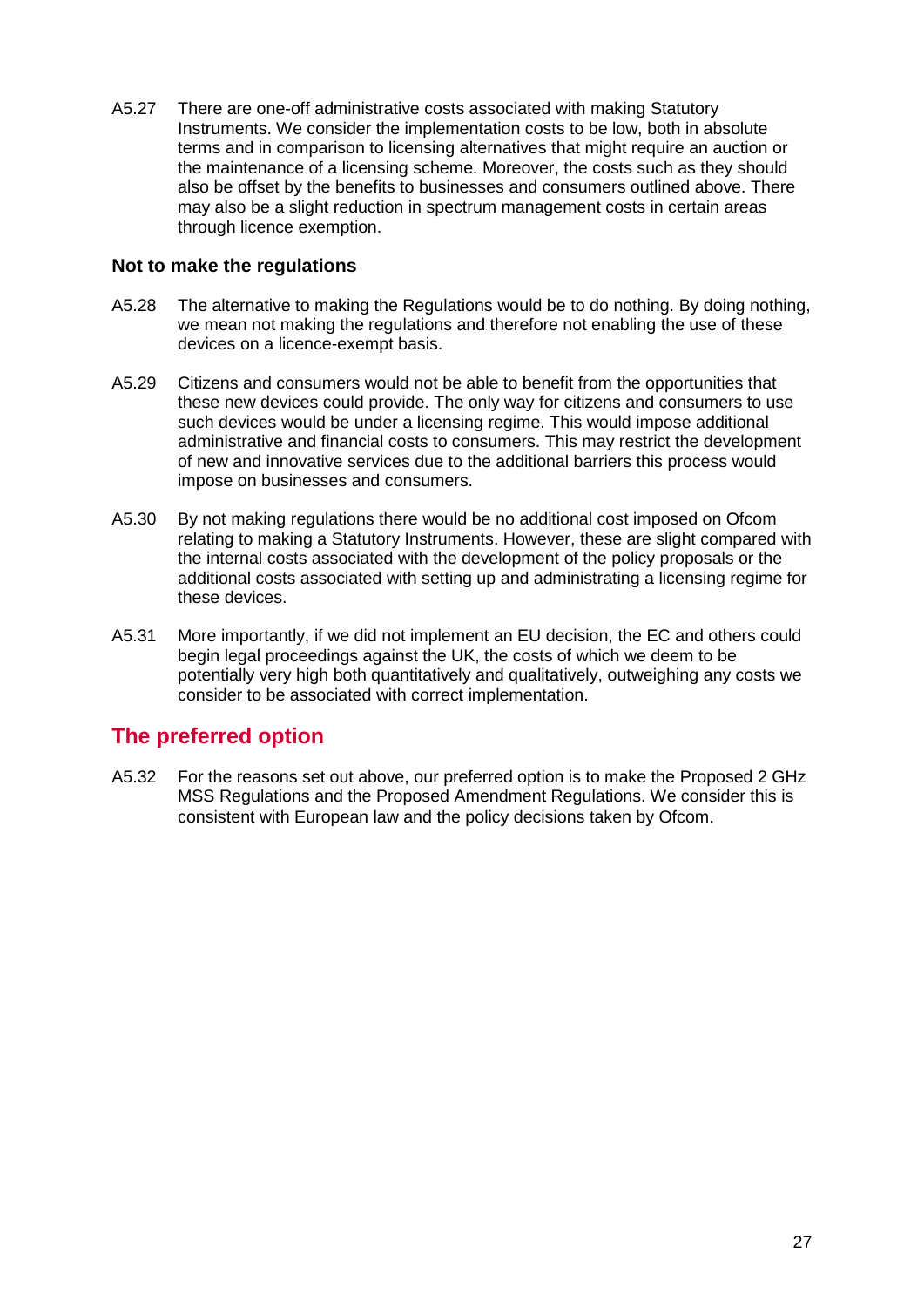# <span id="page-28-0"></span>6 Draft IR 2016 tables

# **Draft IR2016.10**

# Minimum requirements for the use of land mobile satellite systems operating in the 1980 – 2010 MHz band

Mandatory (1-10)

| 1              | Frequency band(s)                          | Earth to space $1980 - 2010$ MHz                                                                                                                                                                                                        |
|----------------|--------------------------------------------|-----------------------------------------------------------------------------------------------------------------------------------------------------------------------------------------------------------------------------------------|
|                |                                            | (space to Earth $2170 - 2200$ MHz)                                                                                                                                                                                                      |
| $\overline{2}$ | Radiocommunication Service                 | Land mobile satellite                                                                                                                                                                                                                   |
| 3              | Application                                | Land mobile satellite                                                                                                                                                                                                                   |
| 4              | Channelling                                | N/A                                                                                                                                                                                                                                     |
| 5              | Modulation / Occupied bandwidth            | N/A                                                                                                                                                                                                                                     |
| 6              | Direction / Separation                     | N/A                                                                                                                                                                                                                                     |
| $\overline{7}$ | /Maximum Transmit Power /<br>Power Density | Narrowband stations with a bandwidth<br>of less than 1 MHz transmitting to a<br>satellite:<br>45 dBm / 200 kHz e.i.r.p<br>Wideband stations with a bandwidth 1<br>MHz or greater transmitting to a satellite:<br>47 dBm / 5 MHz e.i.r.p |
| 8              | Channel access and occupation<br>rules     | N/A                                                                                                                                                                                                                                     |
| 9              | Authorisation regime                       | Licence Exempt in accordance with<br>requirements of Exemption Regulations.                                                                                                                                                             |
| 10             | Additional essential requirements          | None                                                                                                                                                                                                                                    |
|                | Informative (11-13)                        |                                                                                                                                                                                                                                         |
| 11             | Frequency planning assumptions             | N/A                                                                                                                                                                                                                                     |
| 12             | Planned changes                            |                                                                                                                                                                                                                                         |
| 13             | Reference                                  | ETSI EN 302 574-3                                                                                                                                                                                                                       |

| 1 J | I JOI GI UUG | LI UI LIN JUZ JI TU<br>ETSI EN 302 574-2                                                                         |
|-----|--------------|------------------------------------------------------------------------------------------------------------------|
| 14  | Notification |                                                                                                                  |
| 15  | Remarks      | Ofcom may impose additional restrictions<br>on the maximum power used for specific<br>frequencies and locations. |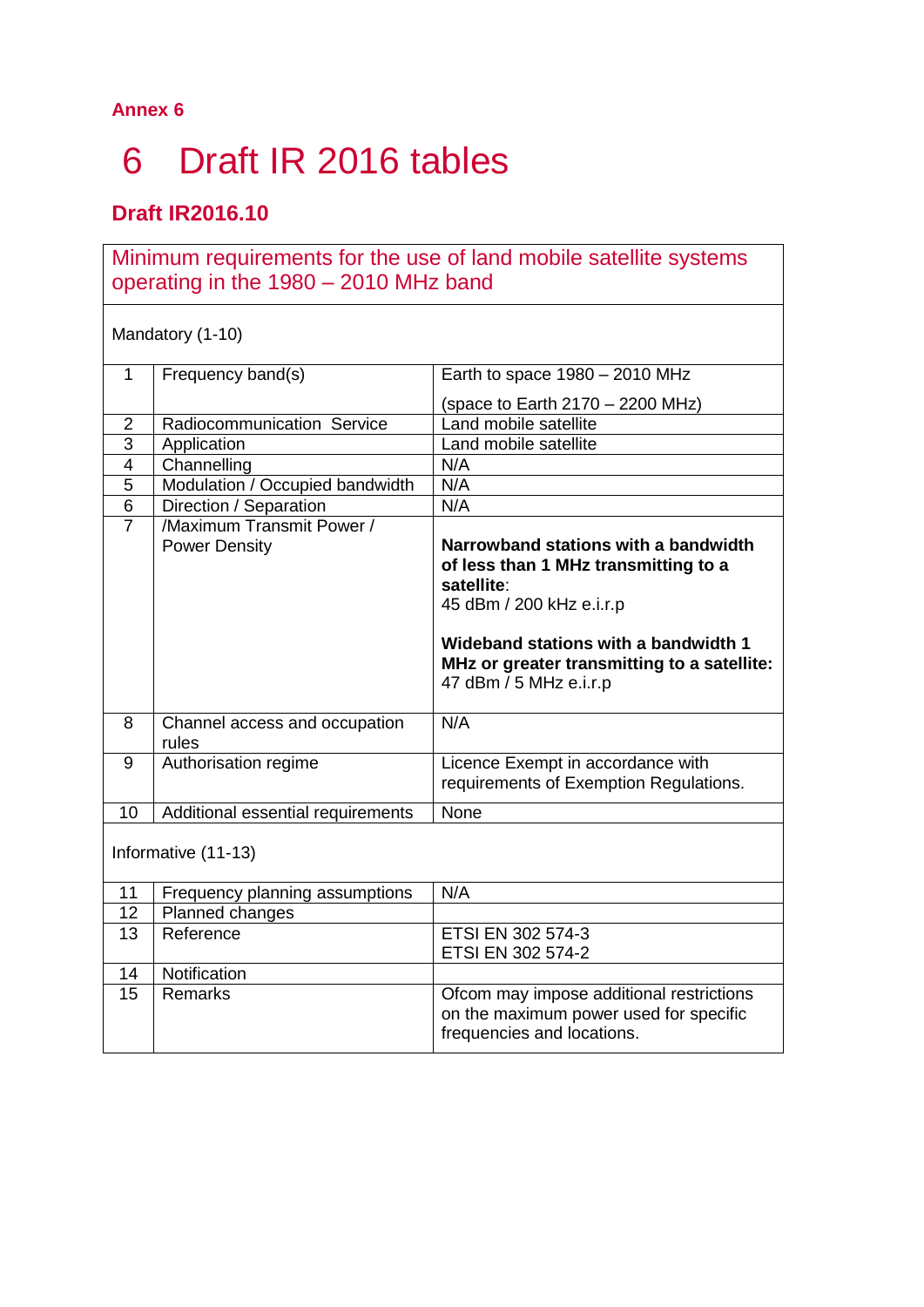# **Draft IR2016.11**

| Minimum requirements for the use of land mobile satellite systems<br>on Aircraft operating in the 1980 – 2010 MHz band |                                           |                                                                     |  |  |  |  |
|------------------------------------------------------------------------------------------------------------------------|-------------------------------------------|---------------------------------------------------------------------|--|--|--|--|
| Mandatory (1-10)                                                                                                       |                                           |                                                                     |  |  |  |  |
| 1                                                                                                                      | Frequency band(s)                         |                                                                     |  |  |  |  |
|                                                                                                                        |                                           | Earth to space $1980 - 2010$ MHz                                    |  |  |  |  |
|                                                                                                                        |                                           | (space to Earth 2170 - 2200.0 MHz)                                  |  |  |  |  |
|                                                                                                                        |                                           |                                                                     |  |  |  |  |
| $\overline{2}$                                                                                                         | Radiocommunication Service                | Land mobile satellite                                               |  |  |  |  |
| 3                                                                                                                      | Application                               | Land mobile satellite on aircraft                                   |  |  |  |  |
| $\overline{4}$                                                                                                         | Channelling                               | N/A                                                                 |  |  |  |  |
| 5                                                                                                                      | Modulation / Occupied bandwidth           | N/A                                                                 |  |  |  |  |
| 6                                                                                                                      | Direction / Separation                    | N/A                                                                 |  |  |  |  |
| $\overline{7}$                                                                                                         | Maximum Transmit Power / Power<br>Density | 45 dBm / 200 kHz bandwidth for altitudes at<br>1000 meters or above |  |  |  |  |
|                                                                                                                        |                                           | 24 dBm for altitudes below 1000 meters                              |  |  |  |  |
| 8                                                                                                                      | Channel access and occupation<br>rules    | N/A                                                                 |  |  |  |  |
| 9                                                                                                                      | Authorisation regime                      | Licensed                                                            |  |  |  |  |
| 10                                                                                                                     | Additional essential requirements         | None                                                                |  |  |  |  |
| Informative (11-13)                                                                                                    |                                           |                                                                     |  |  |  |  |
| 11                                                                                                                     | Frequency planning assumptions            | N/A                                                                 |  |  |  |  |
| 12                                                                                                                     | Planned changes                           |                                                                     |  |  |  |  |
| 13                                                                                                                     | Reference                                 | <b>ETSI EN 301 473</b>                                              |  |  |  |  |
| 14                                                                                                                     | Notification                              |                                                                     |  |  |  |  |
| 15                                                                                                                     | Remarks                                   |                                                                     |  |  |  |  |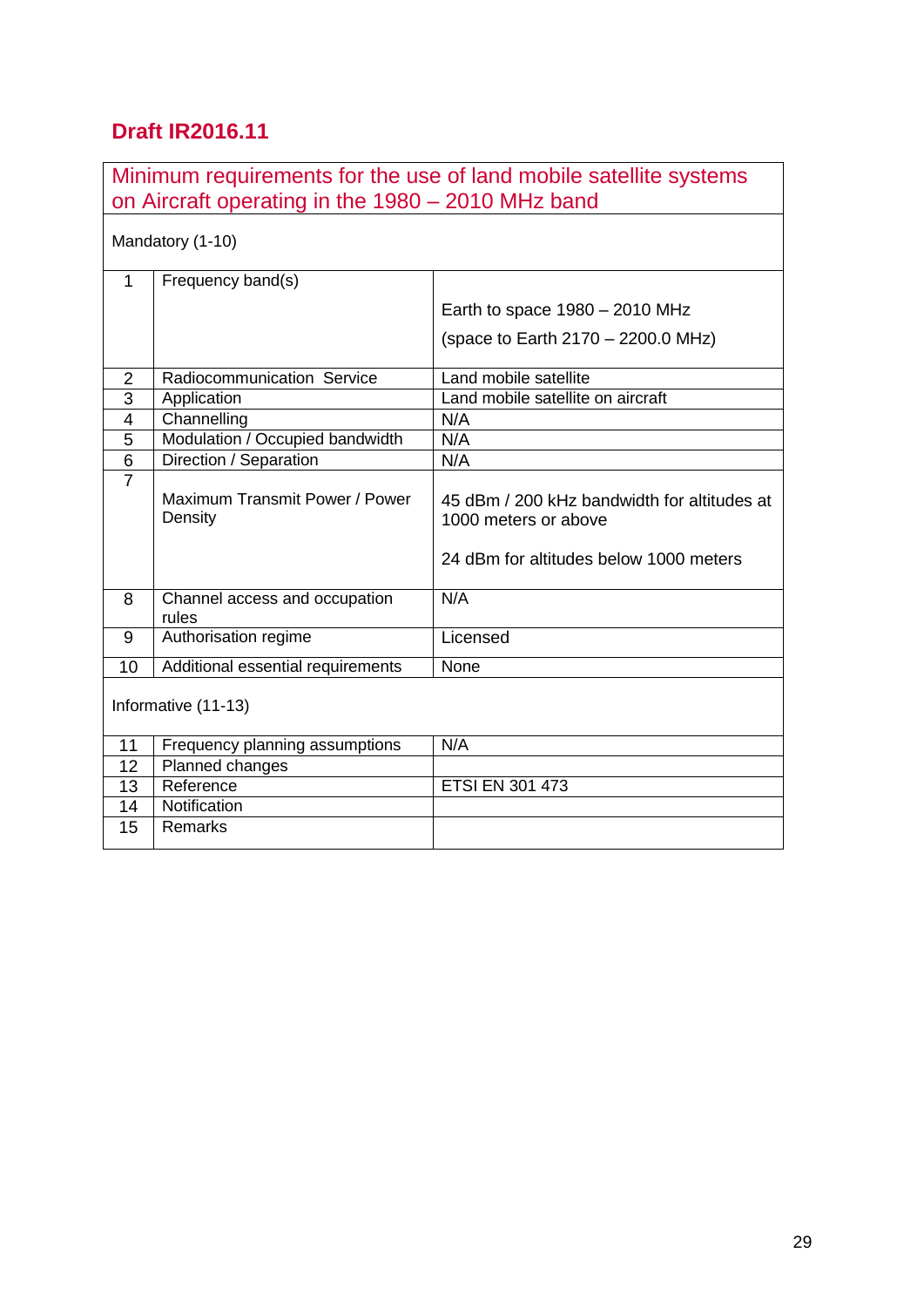# <span id="page-30-0"></span>7 Draft Wireless Telegraphy (Mobile Satellite Earth Apparatus) (Exemption) Regulations 2016

D R A F T S T A T U T O R Y I N S T R U M E N T S

# **2016 No**

# **ELECTRONIC COMMUNICATIONS**

The Wireless Telegraphy (Mobile Satellite Earth Apparatus) (Exemption) Regulations 2016

| Made                | $\overline{\phantom{0}}$ | $\sim$ | $\overline{\phantom{0}}$ | -                        | *** |
|---------------------|--------------------------|--------|--------------------------|--------------------------|-----|
| Coming into force - |                          |        |                          | $\overline{\phantom{0}}$ | *** |

The Office of Communications ("OFCOM"), in exercise of the powers conferred by section 8(3) of the Wireless Telegraphy Act 2006  $(^a)$ , makes the following Regulations

Before making these Regulations Ofcom have given notice of their proposal to do so in accordance with section  $122(4)(a)$  of the Act, published notice of their proposal in accordance with section  $122(4)(b)$  of the Act and have considered the representations made to them before the time specified in that notice in accordance with section  $122(4)(c)$  of the Act.

#### **Citation, commencement and extent**

**1.** The Regulations may be cited as The Wireless Telegraphy (Mobile Satellite Earth Apparatus) (Exemption) Regulations 2016 and shall come into force on xxx.

**2.** [The Regulations shall extent to the Bailiwick of Guernsey, the Bailiwick of Jersey and the Isle of Man.]

#### **Interpretation**

**3.** In these Regulations—

"apparatus" means wireless telegraphy apparatus or apparatus designed or adapted for use in connection with wireless telegraphy apparatus;

"associated facilities" and "electronic communications" have the meaning given to them by Article 2 of Directive 2002/21/EC of the European Parliament and of the Council of 7 March 2002 on a common regulatory framework for electronic communications networks and services( $b$ ).

-

 $\binom{a}{b}$ ) 2006 c. 36.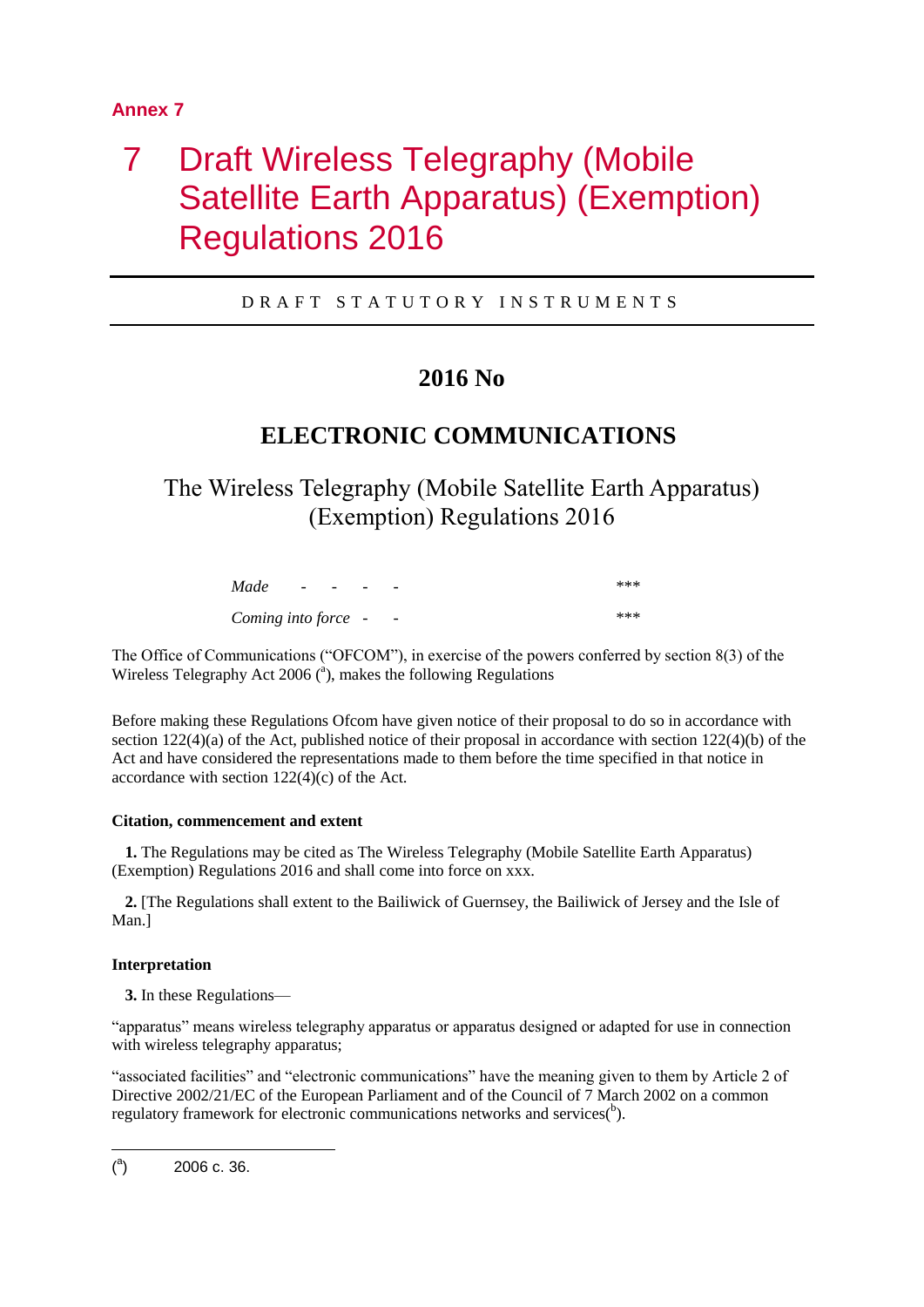"dBm" means decibels of power referenced to one milliWatt;

"Echostar" means Echostar Mobile Limited, a company incorporated in the Republic of Ireland with number 426976, whose registered office is situated at 25/28 North Wall Quay, Dublin 1, Ireland.

"e.i.r.p." means equivalent isotropic radiated power;

"GHz" means gigahertz;

"MHz" means megahertz;

"Inmarsat" means Inmarsat Ventures Limited, a company incorporated in England and Wales with number 03674573, whose registered office is situated at 99 City Road, London, EC1Y 1AX;

"Mobile Satellite Earth Apparatus" means apparatus which connects to a Mobile Satellite System;

"Mobile Satellite System" means an electronic communications network and associated facilities which—

- (a) is capable of providing radio-communications services between a mobile earth station and one or more space stations, or between mobile earth stations by means of one or more space stations; and
- (b) is operated by Inmarsat or Echostar over the relevant frequencies;

"relevant frequencies" means the following frequencies—

- (a) the frequencies from 1980 to 2010 MHz for earth to space communications; and
- (b) the frequencies from 2170 to 2200 MHz for space to earth communications.

#### **Exemption**

**4.** The establishment, installation and use of Mobile Satellite Earth Apparatus complying with the terms, provisions and limitations in regulation 5 is hereby exempted from the provisions of section 8(1) of the 2006 Act.

#### **Terms, provisions and limitations**

**5.**—(1) The exemption provided in regulation 4 shall apply to Mobile Satellite Earth Apparatus which complies with the requirements of paragraphs (2) to (5) of this regulation.

(2) The apparatus shall not cause or contribute to any undue interference to any wireless telegraphy.

- (3) The use of the relevant apparatus is terrestrial use only.
- (4) The apparatus must transmit on the relevant frequencies.

(5) The apparatus must only emit transmissions which, when measured in any direction—

- (a) have a maximum mean e.i.r.p. density no greater than 45 dBm per 200 kHz, for apparatus that operates with a bandwidth of less than 1 MHz;
- (b) have a maximum mean e.i.r.p. density no greater than 47 dBm per 5 MHz, for apparatus that operates with a bandwidth of 1 MHz or greater.

*Name* [Details] Date For and by the authority of the Office of Communications

-

 $\binom{b}{b}$ ) OJ No L 18, 24.04.2003, p33. Article 2 was amended by Directive 2009/140 EC of the European Parliament and of the Council of 25 November 2009 amending Directives 2002/21/EC on a common regulatory framework for electronic communications networks and services, 2002/19/EC on access to, and interconnection of, electronic communications networks and associated facilities, and 2002/20/EC on the authorisation of electronic communications networks and services, OJ L 337, 18.12.2009, p7. There are other amendments to Directive 200221 not relevant to these Regulations.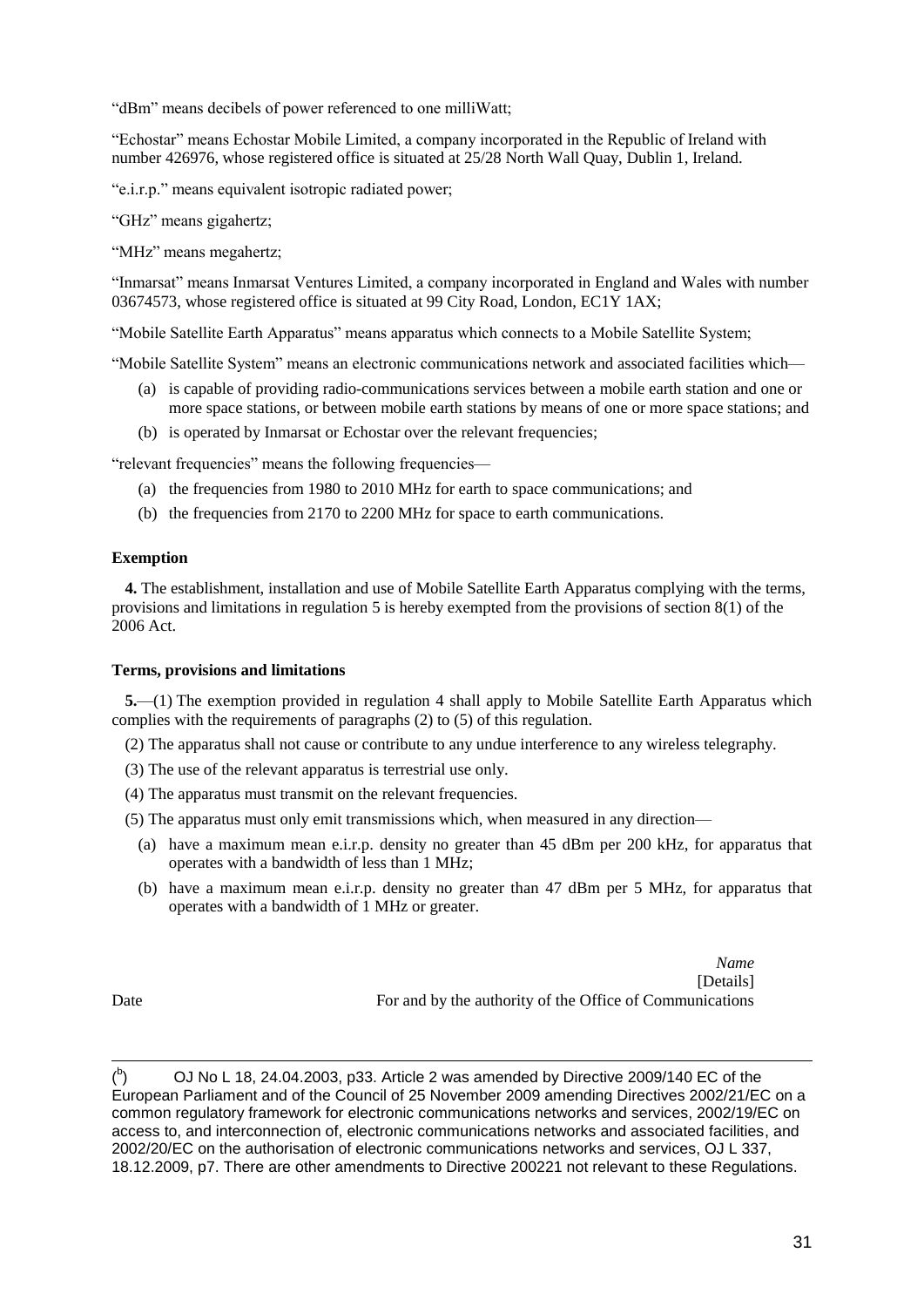# <span id="page-32-0"></span>8 Draft Wireless Telegraphy (Exemption) (Amendment) (No.2) Regulations 2016

#### D R A F T S T A T U T O R Y I N S T R U M E N T S

## **2016 No. XXX**

## **ELECTRONIC COMMUNICATIONS**

The Wireless Telegraphy (Exemption) (Amendment) (No.2) Regulations 2016

| Made                | $\overline{\phantom{a}}$ | $\sim$ $\sim$ | $\overline{\phantom{0}}$ | $\overline{\phantom{0}}$ | *** |
|---------------------|--------------------------|---------------|--------------------------|--------------------------|-----|
| Coming into force - |                          |               |                          | $\sim$                   | *** |

The Office of Communications ("OFCOM"), in exercise of the powers conferred by section 8(3) of the Wireless Telegraphy Act 2006 ( $a$ ) ("the Act"), makes the following Regulations.

Before making these Regulations OFCOM have given notice of their proposal to do so in accordance with section  $122(4)(a)$  of the Act, published notice of their proposal in accordance with section  $122(4)(b)$  of the Act and have considered the representations made to them before the time specified in that notice in accordance with section 122(4)(c) of the Act.

#### **Citation and commencement**

**6.**The Regulations may be cited as the Wireless Telegraphy (Exemption) (Amendment) (No.2) Regulations 2016 and shall come into force on [xxx].

#### **Amendment of the Wireless Telegraphy (Exemption) Regulations 2003**

**7.**—(1) The Wireless Telegraphy (Exemption) Regulations  $2003(^{b})$  are amended in accordance with the following paragraphs of this regulation.

(2) In Schedule 3, Part III, paragraph 3,—

- (a) in sub-paragraph (d) (Long term evolution radiotelephones (LTE)) after the entry "2500—2690 MHz" in the list of frequency bands, insert the following entry—.
	- "— 2350—2390 MHz
	- 3400—3800 MHz"; and
- (b) in sub-paragraph (e) (Worldwide interoperability for microwave access radiotelephones (WiMax) after the entry "2500—2690 MHz in the list of frequency bands, insert the following entry—

) 2006 c. 36.

- $\binom{a}{b}$ 

 $\mathcal{L}^{\mathsf{b}}$ ) S.I. 2003/74 amended by amended by S.I. 2003/2155, 2005/3481, 2006/2994, 2008/236, 2008/2426, 2010/2512, 2011/2950, 2013/1254.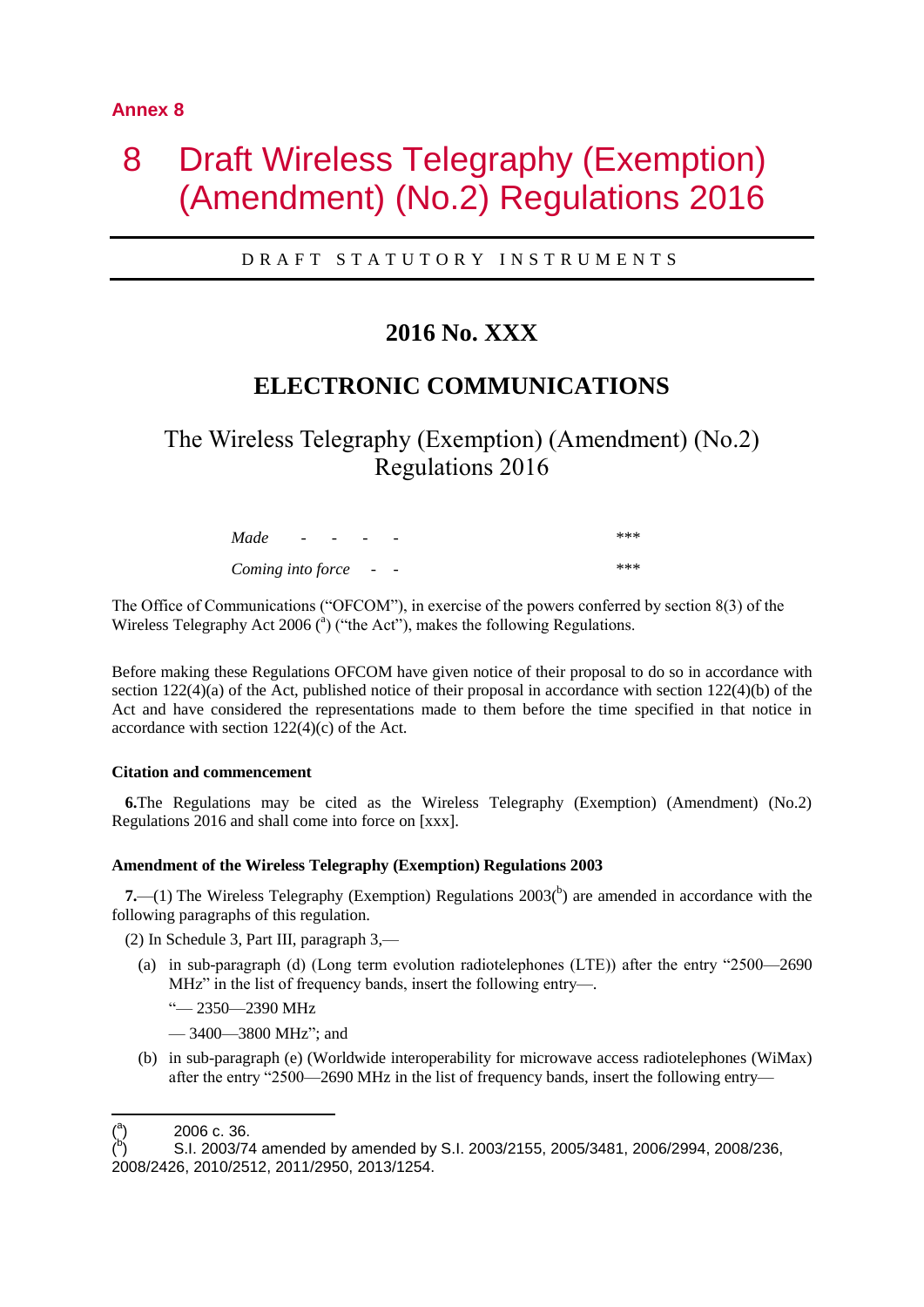- "— 2350—2390 MHz
- 3400—3800 MHz".

**8.** In Schedule 3, Part IV (interface requirement), after the entry "IR 2072—UK Interface Requirement 2072 Terrestrial systems capable of providing electronic communications services in the band 2500 to 2690 MHz, published by the Office of Communications in March 2013" insert the following entries— "— IR 2098 — UK Interface Requirement 2098 Terrestrial systems capable of providing electronic communications services in the 2.3 GHz band, published by the Office of Communications in February 2016.

— IR 2097 — UK Interface Requirement 2098 Terrestrial systems capable of providing electronic communications services in the 3.4 to 3.8 GHz band, published by the Office Communications in February  $2016.$  "

*Name* Address [Details] Date For and by the authority of the Office of Communications